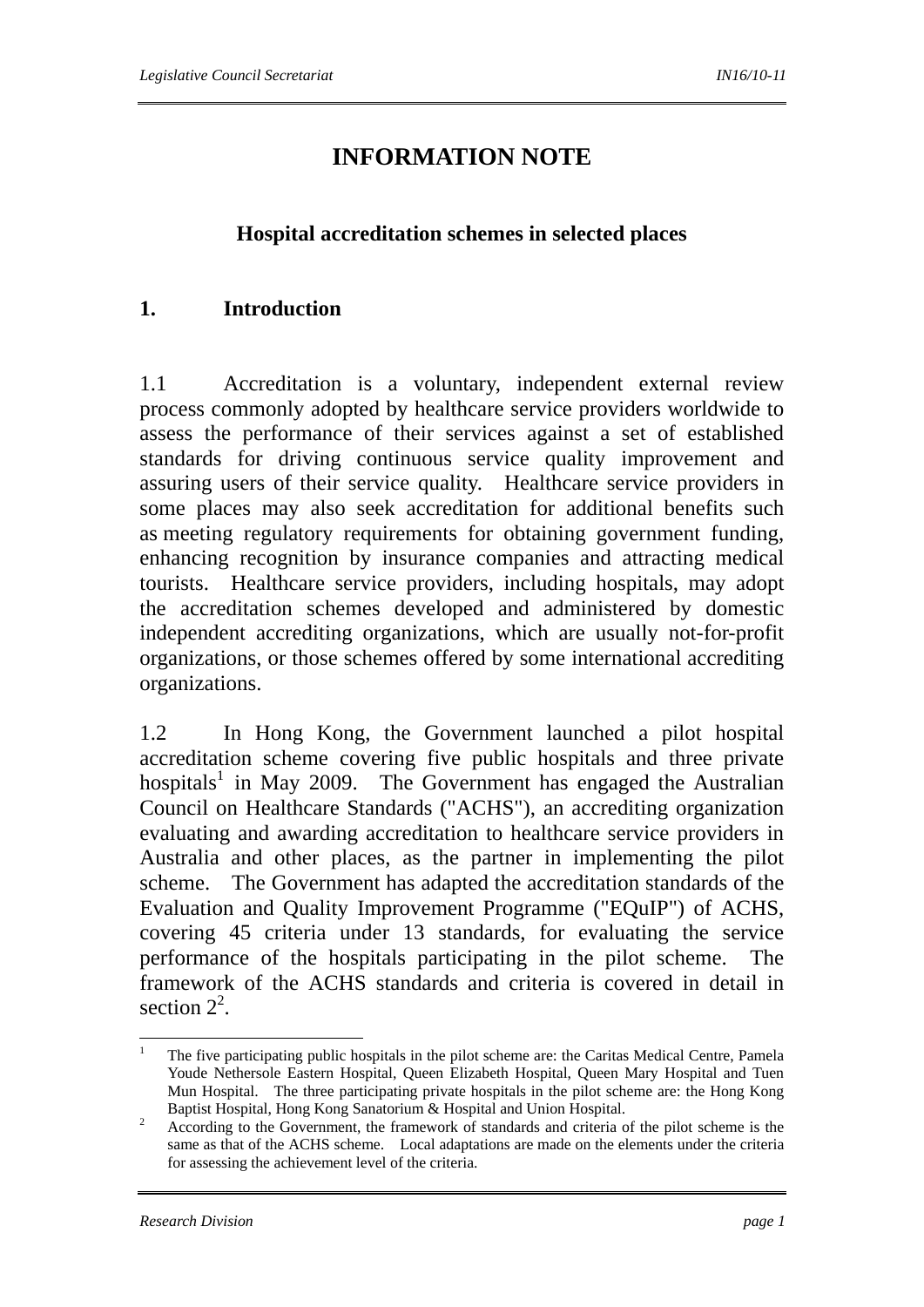1.3 As at March 2011, all the public and private hospitals participating in the pilot scheme were awarded full accreditation status for four years by ACHS. The Government has recently planned to extend the hospital accreditation scheme to another 15 public hospitals in the next five years.

1.4 At the meeting of the Panel on Health Services on 9 May 2011, the Research Division was requested to conduct a research study on the hospital accreditation schemes in overseas places to facilitate further discussion on the hospital accreditation scheme in Hong Kong. This paper provides information on the major accreditation schemes adopted by hospitals in Australia, the United States ("the US") and Taiwan, particularly with regard to the standards and assessment criteria of the respective schemes. The three overseas places are selected as accreditation is widely adopted by hospitals operating in these places<sup>3</sup>.

1.5 The major hospital accreditation schemes adopted in the selected overseas places and Hong Kong, and the corresponding standards/groups of standards are summarized in the **Appendix**.

## **2. Hospital accreditation schemes in Australia**

2.1 In 2009-2010, there were 1 326 hospitals in Australia, of which 753 were public hospitals and 573 were private hospitals. As at June 2010, a total of 637 public hospitals with 52 651 beds were accredited, accounting for 93% of public hospital beds. In 2008-2009, a total of 316 private hospitals with 22 855 hospital beds were accredited, covering  $56\%$  of private hospitals and 84% of private hospital beds<sup>4</sup>.

 $\frac{1}{3}$  The Research Division initially considered to study the accreditation schemes in the United Kingdom ("the UK") as one of the major accreditation schemes, the Trent Accreditation Scheme, was adopted by most private hospitals in Hong Kong in the past ten years. The idea was dropped since the Trent Accreditation Scheme ceased to operate in May 2010 and detailed information on other accreditation schemes in the UK is not available.

Australian Institute of Health and Welfare (2011).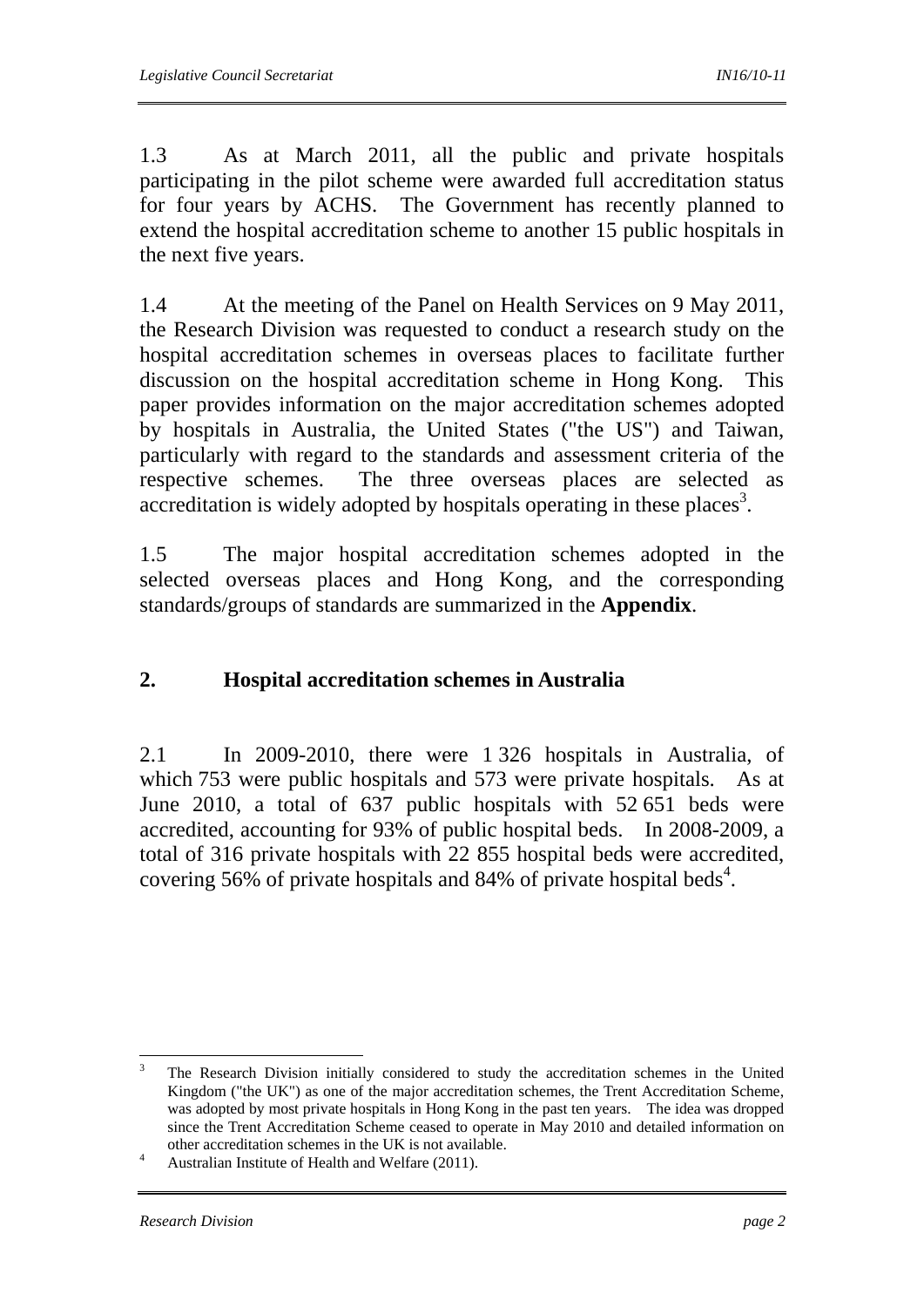2.2 EQuIP of ACHS is one of the accreditation schemes commonly adopted by hospitals in Australia. ACHS, established in 1974, is an independent, not-for-profit accrediting organization having a membership of over 1 450 healthcare service providers. Healthcare service providers accredited by ACHS include hospitals, day surgeries, community health centres and nursing agencies. The Australian Council on Healthcare Standards International, a subsidiary of ACHS, provides accreditation services to healthcare service providers in overseas places.

2.3 EQuIP is a four-year quality assessment and improvement programme comprising the following components:

- (a) a set of the EQuIP standards against which a healthcare service provider is evaluated;
- (b) a yearly self-assessment undertaken by the healthcare service provider to evaluate performance against the standards;
- (c) biennial on-site surveys by an external team of experienced surveyors to provide independent assessments of the performance of the healthcare service provider against the standards $5$ ; and
- (d) improvement process undertaken by the healthcare service provider to address recommendations from the on-site surveys.

 $\frac{1}{5}$  An organization-wide on-site survey is carried out in the second year to verify the self-assessment of the service provider, conduct an external peer assessment, review the progress of recommendations given at a previous survey, provide advice on implementing improvements and award accreditation. An on-site survey is conducted in the fourth year as a periodic review to ensure that the service provider maintains momentum for continuous quality improvement, assesses improvement progress against recommendations from the previous organization-wide survey and adjusts accreditation status if necessary.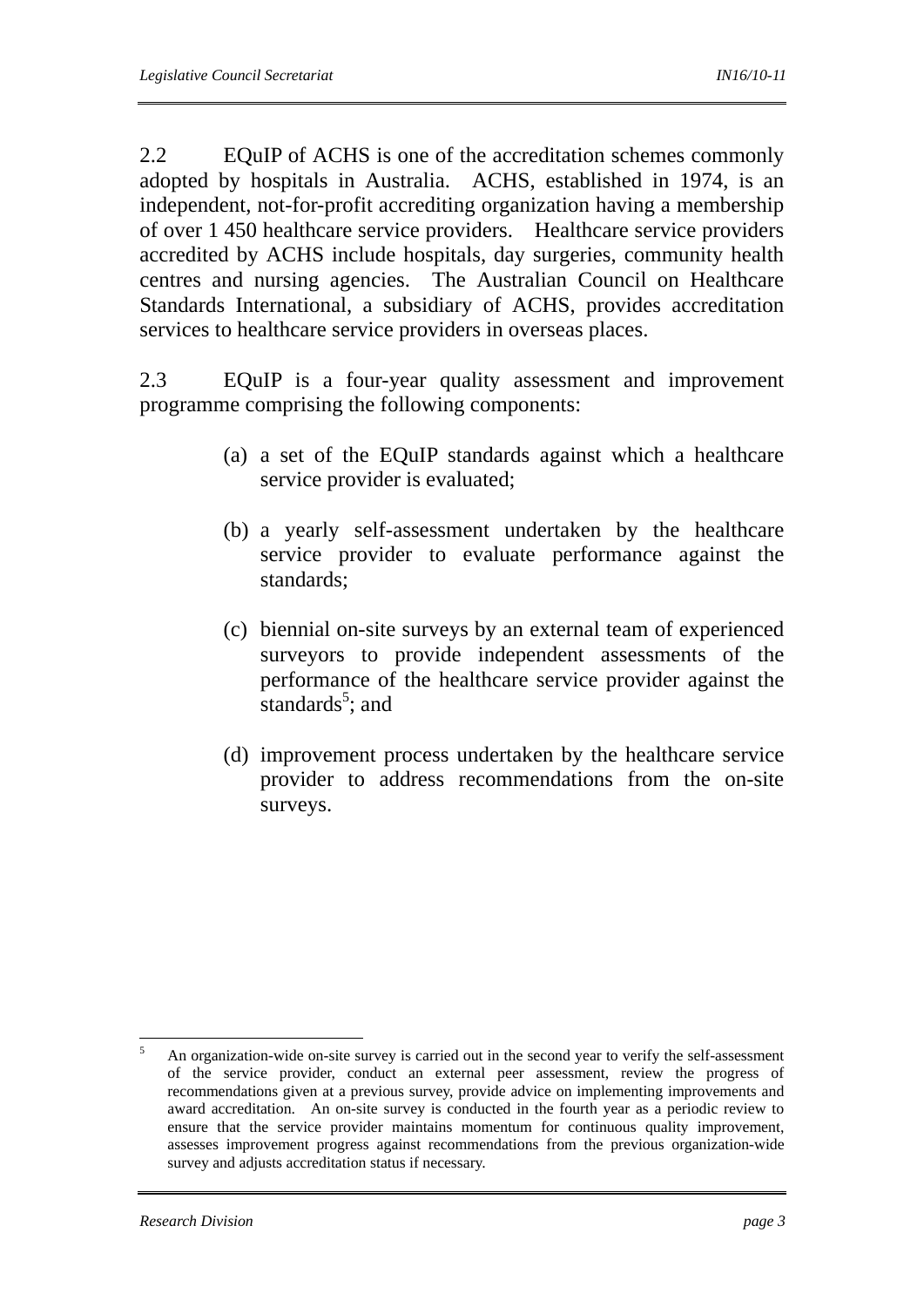2.4 The EQuIP standards are determined by the ACHS Standards Committee comprising representatives from the government, major healthcare industry bodies and consumer groups. ACHS conducts a comprehensive review of the EQuIP standards every four years to ensure that the standards remain current, evidence-based and applicable<sup>6</sup>. The fourth edition of the EQuIP standards<sup>7</sup>, introduced in 2007, comprises 13 standards under three functions, namely, clinical, support and corporate<sup>8</sup>. There are 45 criteria under the 13 standards<sup>9</sup>, of which 14 are mandatory criteria. Under each criterion, there is a series of elements identifying what a healthcare service provider should put in place to achieve the criterion at a certain rating  $level<sup>10</sup>$ . In order to be awarded a full accreditation status, a healthcare service provider must demonstrate a moderate or higher level of achievement in all the 14 mandatory criteria. The EQuIP standards and criteria are shown in **Table 1**.

 $\frac{1}{6}$  The standard review process involves evaluation of the current standards, review of the relevant literature, comparison of the standards and criteria with those adopted by accreditation schemes in other places, and consultation with stakeholders.

The fourth edition of the EQuIP standards has been adopted in the pilot scheme in Hong Kong. 8

The clinical function sets out the standards mostly associated with clinical care. The support function contains standards and criteria which the healthcare service provider as a whole should work on. The corporate function comprises standards and criteria for which the management of the healthcare service provider is mostly responsible.

The EQuIP standards describe the overall goals to be achieved by a healthcare service provider and

the criteria describe the key components of the goals.<br><sup>10</sup> Each EQuIP criterion has five possible levels of achievement, namely: (a) little achievement; (b) some achievement; (c) moderate achievement; (d) extensive achievement; and (e) outstanding achievement.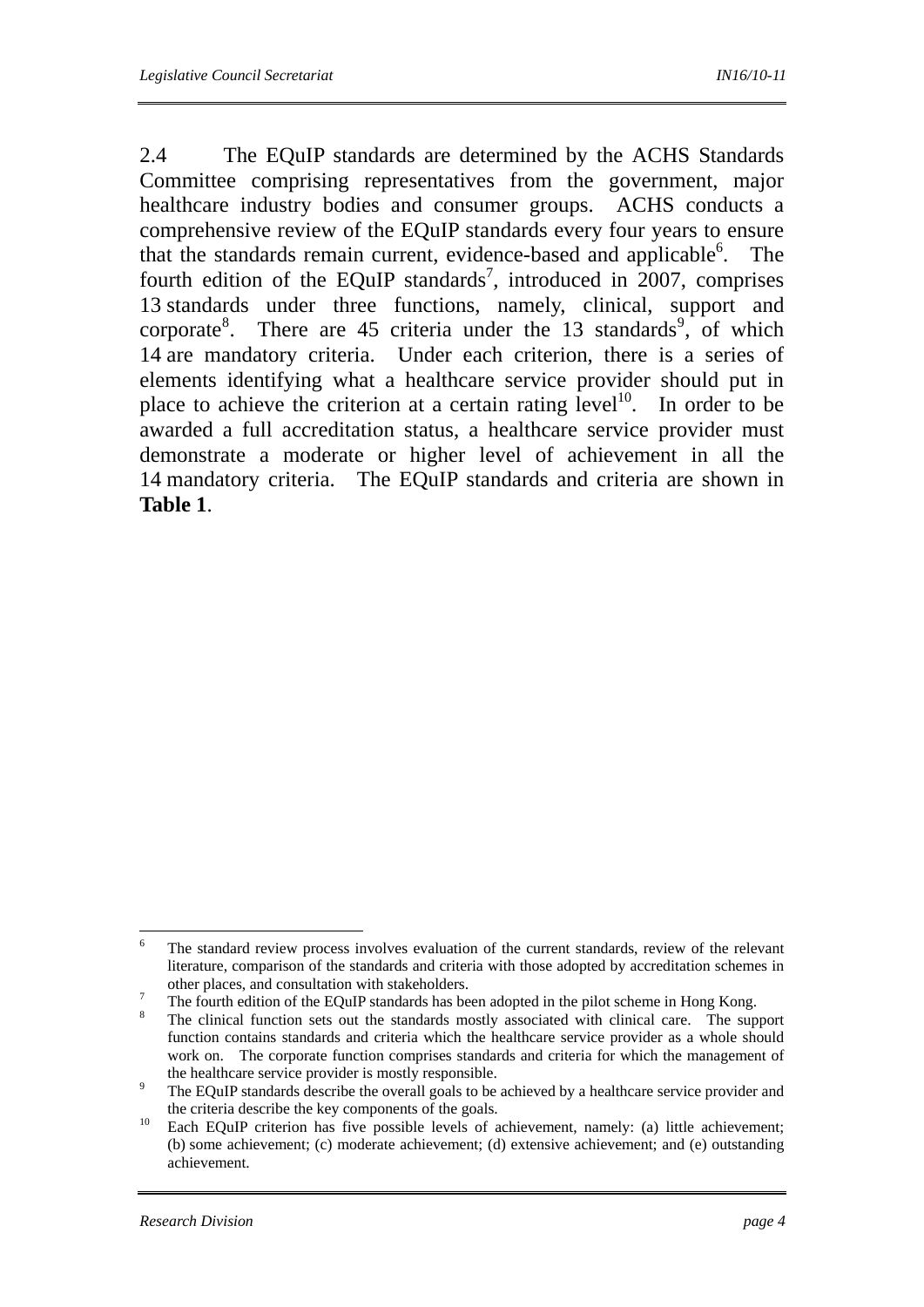### **Table 1 – Standards of the Evaluation and Quality Improvement Programme of the Australian Council on Healthcare Standards**

| Criteria <sup>(1)</sup><br><b>Standards</b> |                                                                                            |  |
|---------------------------------------------|--------------------------------------------------------------------------------------------|--|
| <b>Clinical function</b><br>1.              |                                                                                            |  |
| 1.1 Continuity of                           | (a) Assessment system to identify needs of patients;                                       |  |
| care                                        | (b) planning and delivering care in partnership with<br><i>patients;</i>                   |  |
|                                             | (c) consent of patients;                                                                   |  |
|                                             | $(d)$ care evaluation;                                                                     |  |
|                                             | (e) discharge and transfer of care;                                                        |  |
|                                             | health record:<br>(f)                                                                      |  |
|                                             | (g) co-ordinated systems for providing ongoing care; and                                   |  |
|                                             | (h) care of dying and deceased patients.                                                   |  |
| 1.2 Access                                  | (a) Information on and access to services; and                                             |  |
|                                             | (b) prioritization of access according to clinical need.                                   |  |
| 1.3 Appropriateness                         | Providing appropriate care and services in the right<br>(a)<br>setting.                    |  |
| 1.4 Effectiveness                           | (a) Planning, developing and delivering services based on<br>the best available evidence.  |  |
| 1.5 Safety                                  | (a) Infection control;                                                                     |  |
|                                             | (b) medication safety;                                                                     |  |
|                                             | (c) pressure ulcer prevention and management;                                              |  |
|                                             | (d) falls management;                                                                      |  |
|                                             | (e) management of blood and blood components; and                                          |  |
|                                             | (f)<br>correct patient receiving the correct procedure on the<br>correct site.             |  |
| 1.6 Consumer focus                          | (a) Involvement of patients and carers in planning,<br>delivering and evaluating services; |  |
|                                             | (b) informing patients of their rights and responsibilities;<br>and                        |  |
|                                             | making provision for patients with cultural and<br>(c)<br>special needs.                   |  |

Note: (1) The mandatory criteria are printed in italics.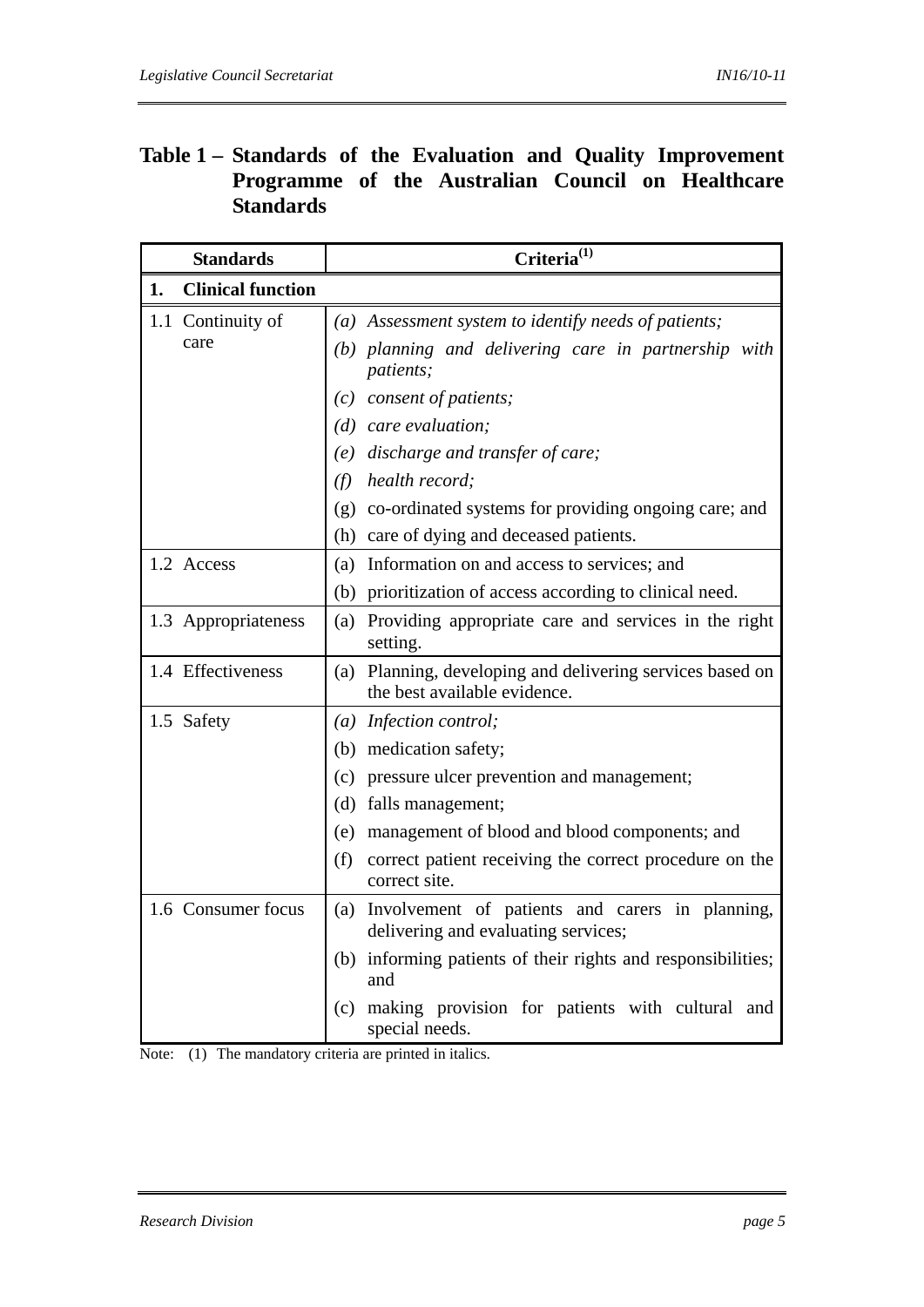### **Table 1 – Standards of the Evaluation and Quality Improvement Programme of the Australian Council on Healthcare Standards (cont'd)**

| <b>Standards</b> |                                  |                                                                                                    | Criteria <sup>(1)</sup>                                                                                            |  |  |  |
|------------------|----------------------------------|----------------------------------------------------------------------------------------------------|--------------------------------------------------------------------------------------------------------------------|--|--|--|
| 2.               | <b>Support function</b>          |                                                                                                    |                                                                                                                    |  |  |  |
|                  | 2.1 Quality                      | (a)                                                                                                | Continuous quality improvement system;                                                                             |  |  |  |
|                  | improvement and                  |                                                                                                    | (b) management of corporate and clinical risks; and                                                                |  |  |  |
|                  | risk management                  | (c)                                                                                                | incident and complaint management.                                                                                 |  |  |  |
|                  | 2.2 Human resources              | (a)                                                                                                | Human resources planning;                                                                                          |  |  |  |
|                  | management                       |                                                                                                    | (b) recruitment, selection and appointment system;                                                                 |  |  |  |
|                  |                                  | (c)                                                                                                | continuous<br>employment<br>performance<br>and<br>development system;                                              |  |  |  |
|                  |                                  |                                                                                                    | (d) learning and development system; and                                                                           |  |  |  |
|                  |                                  | (e)                                                                                                | employee support systems and workplace relations.                                                                  |  |  |  |
|                  | 2.3 Information                  | (a)                                                                                                | Records management systems;                                                                                        |  |  |  |
|                  | management                       |                                                                                                    | (b) information and data management systems;                                                                       |  |  |  |
|                  |                                  |                                                                                                    | (c) effective use of data and information; and                                                                     |  |  |  |
|                  |                                  | (d)                                                                                                | application and management of information<br>and<br>communications technology.                                     |  |  |  |
|                  | 2.4 Population health            | (a)                                                                                                | Promoting better health for patients, staff and the<br>broader community.                                          |  |  |  |
|                  | 2.5 Research                     |                                                                                                    | (a) Research programme promoting the development of<br>knowledge and its application in the healthcare<br>setting. |  |  |  |
| 3.               | <b>Corporate function</b>        |                                                                                                    |                                                                                                                    |  |  |  |
|                  | 3.1 Leadership and<br>management |                                                                                                    | (a) Processes for credentialing and defining scope of<br>clinical practice;                                        |  |  |  |
|                  |                                  |                                                                                                    | $(b)$ corporate and clinical policies;                                                                             |  |  |  |
|                  |                                  | (c)                                                                                                | strategic and operational planning;                                                                                |  |  |  |
|                  |                                  |                                                                                                    | (d) governance structures and delegation practices; and                                                            |  |  |  |
|                  |                                  | (e)                                                                                                | management of external service providers.                                                                          |  |  |  |
|                  | 3.2 Safe practice and            | $\left(a\right)$                                                                                   | Safety management systems;                                                                                         |  |  |  |
|                  | environment                      | (b)                                                                                                | emergency and disaster management;                                                                                 |  |  |  |
|                  |                                  | management of buildings, signage, plant, equipment,<br>(c)<br>supplies, utilities and consumables; |                                                                                                                    |  |  |  |
|                  |                                  |                                                                                                    | (d) waste and environmental management; and                                                                        |  |  |  |
|                  |                                  | (e)                                                                                                | security management.                                                                                               |  |  |  |

Sources: Australian Council on Healthcare Standards (2006, 2009).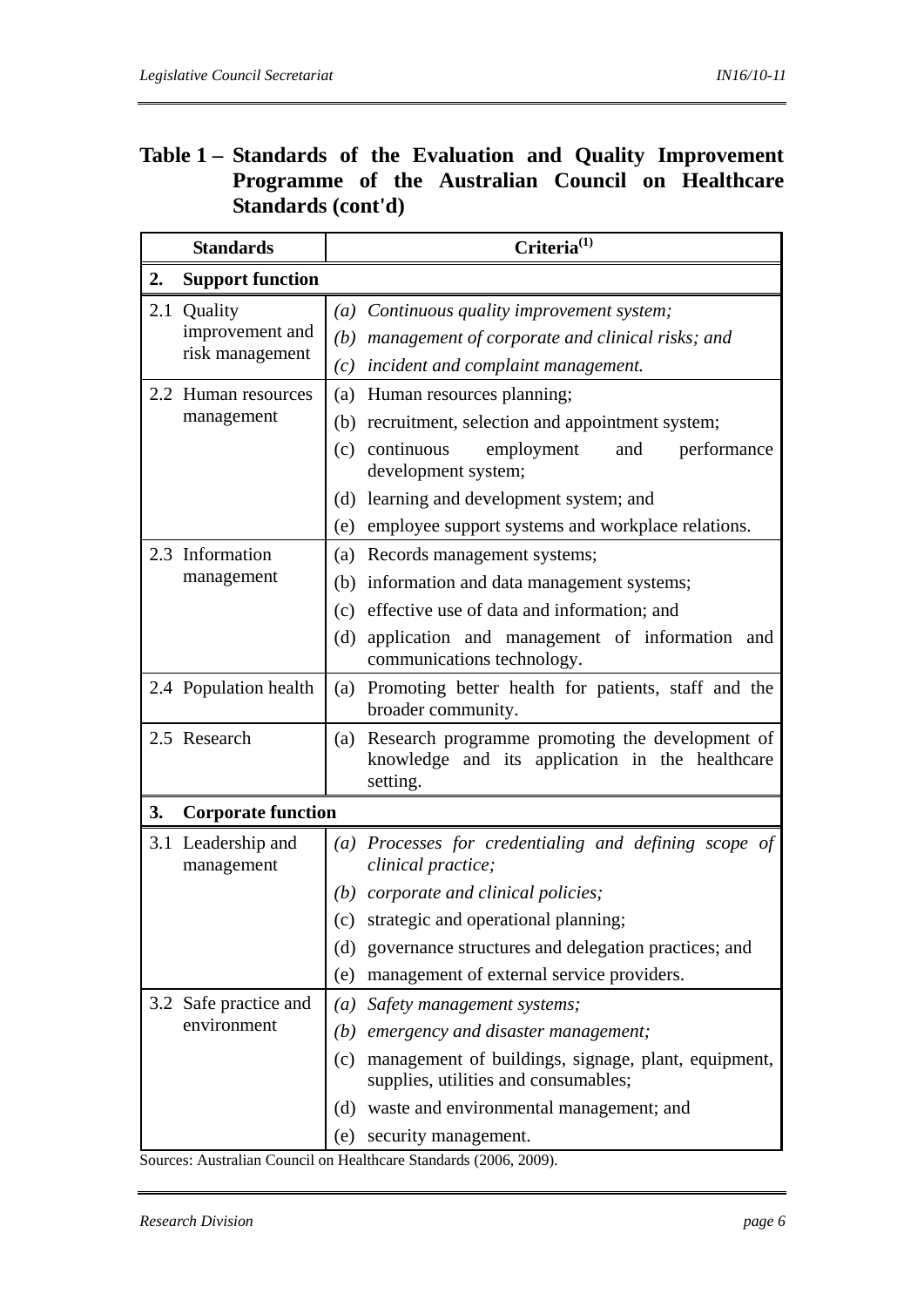2.5 In 2008, the Australian Commission on Safety and Quality in Health Care ("ACSQHC")<sup>11</sup> proposed to establish a new accreditation model using a set of national safety and quality health service standards for accrediting all healthcare service providers in Australia. By establishing a national accreditation scheme, ACSQHC aims to address the lack of co-ordination and fragmentation in the existing accreditation system $12$  and increase transparency of the outcomes of accreditation by allowing the Federal, state and territory governments and consumers to access the related information.

2.6 ACSQHC proposed a model national accreditation scheme and a set of 10 national safety and quality health service standards in 2010. Under the proposed national accreditation scheme, approved accrediting organizations will accredit healthcare service providers, including hospitals, against the set of national standards and provide outcome data to the service providers, ACSQHC and relevant regulators. ACSQHC is responsible for formulating and reviewing the standards and evaluating the accreditation scheme. ACSQHC has planned to implement the national accreditation scheme across all healthcare service providers over a four-year period from 2011 upon endorsement of the scheme by the Health Ministers of the Federal, state and territory governments.

2.7 The national safety and quality health service standards and criteria proposed by ACSQHC are listed in **Table 2**.

 $11$ 11 ACSQHC was established by the Federal, state and territory governments of Australia in 2006. Its role is to develop national strategies and related work programmes to guide improvement in

<sup>&</sup>lt;sup>12</sup> There are over 10 healthcare services in Australia. <sup>12</sup> There are over 10 healthcare service accrediting organizations in Australia. Some organizations such as ACHS have developed their own sets of accreditation standards while some have adopted the standards developed by government agencies, international and national standard setting bodies, or professional associations in their accreditation schemes.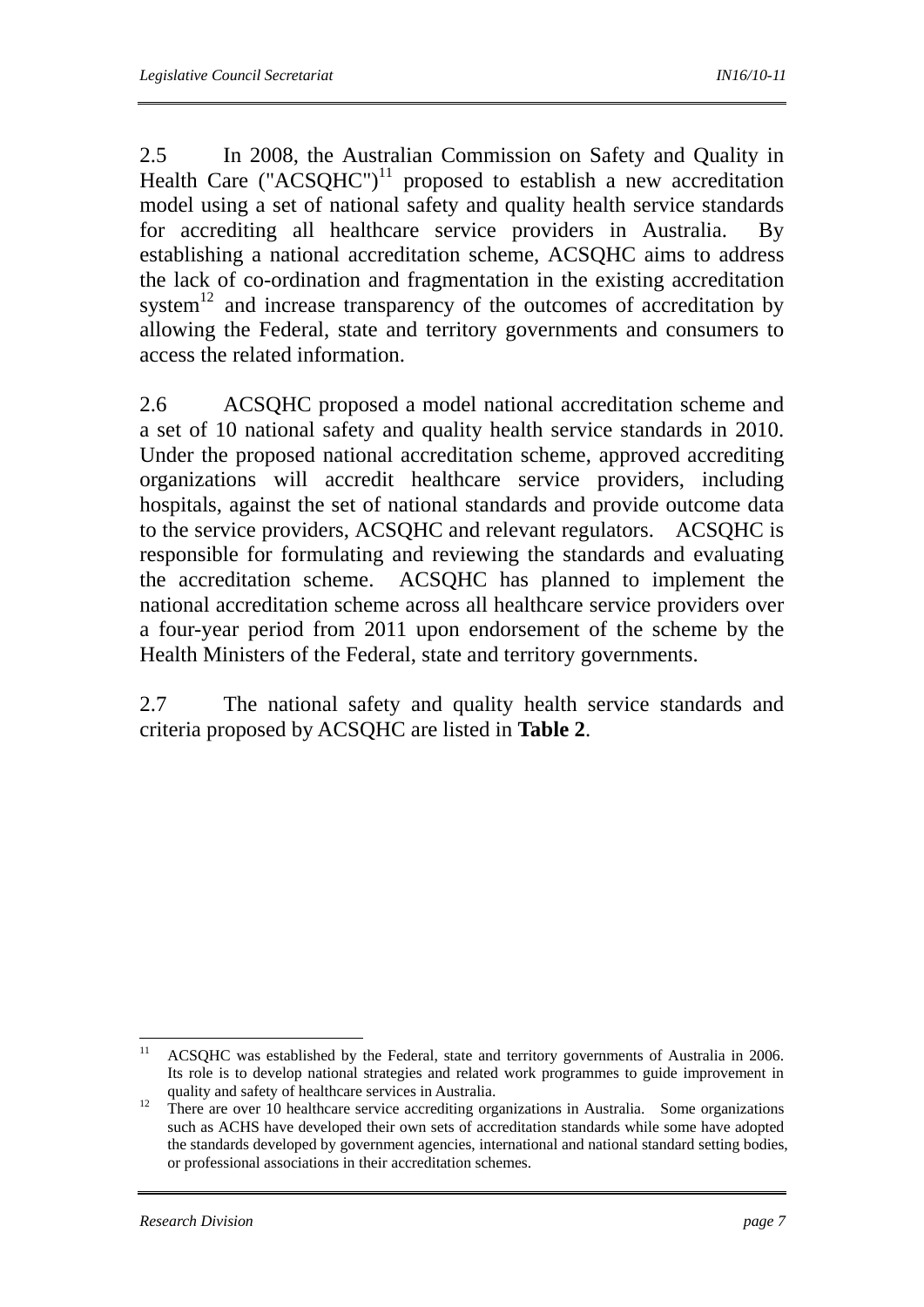### **Table 2 – National safety and quality health service standards proposed by the Australian Commission on Safety and Quality in Health Care**

|    | <b>Standards</b>                                                              | <b>Criteria</b>                                                                                                                                                                                                                                                                                                                            |  |  |
|----|-------------------------------------------------------------------------------|--------------------------------------------------------------------------------------------------------------------------------------------------------------------------------------------------------------------------------------------------------------------------------------------------------------------------------------------|--|--|
| 1. | Governance for<br>safety and<br>quality in health<br>service<br>organizations | and<br>quality<br>(a) Governance<br>improvement<br>system;<br>(b) clinical practice;<br>(c) performance and skills management;<br>(d) incident management; and                                                                                                                                                                             |  |  |
| 2. | Partnering for<br>consumer<br>engagement                                      | (e) patient engagement and rights.<br>(a) Consumer participation in service planning;<br>(b) models of care and programme design; and<br>(c) service measurement and evaluation.                                                                                                                                                           |  |  |
| 3. | Healthcare<br>associated<br>infections                                        | for infection<br>and governance<br>(a) Systems<br>prevention, control and surveillance;<br>(b) infection prevention and control policies and<br>protocols;<br>(c) managing patients with infections;<br>(d) antimicrobial stewardship;<br>(e) cleaning disinfection and sterilization; and<br>(f) information for patients and the public. |  |  |
| 4. | Medication<br>safety                                                          | and governance for medication<br>(a) Systems<br>safety;<br>(b) documentation of patient information;<br>(c) provision of information to patients;<br>(d) medication management processes; and<br>(e) continuity of medication management.                                                                                                  |  |  |
| 5. | Patient<br>identification<br>and procedure<br>matching                        | (a) Identifying individual patients;<br>(b) transferring care;<br>(c) matching patients and their care; and<br>(d) assessing risks of mismatching patients and<br>their care.                                                                                                                                                              |  |  |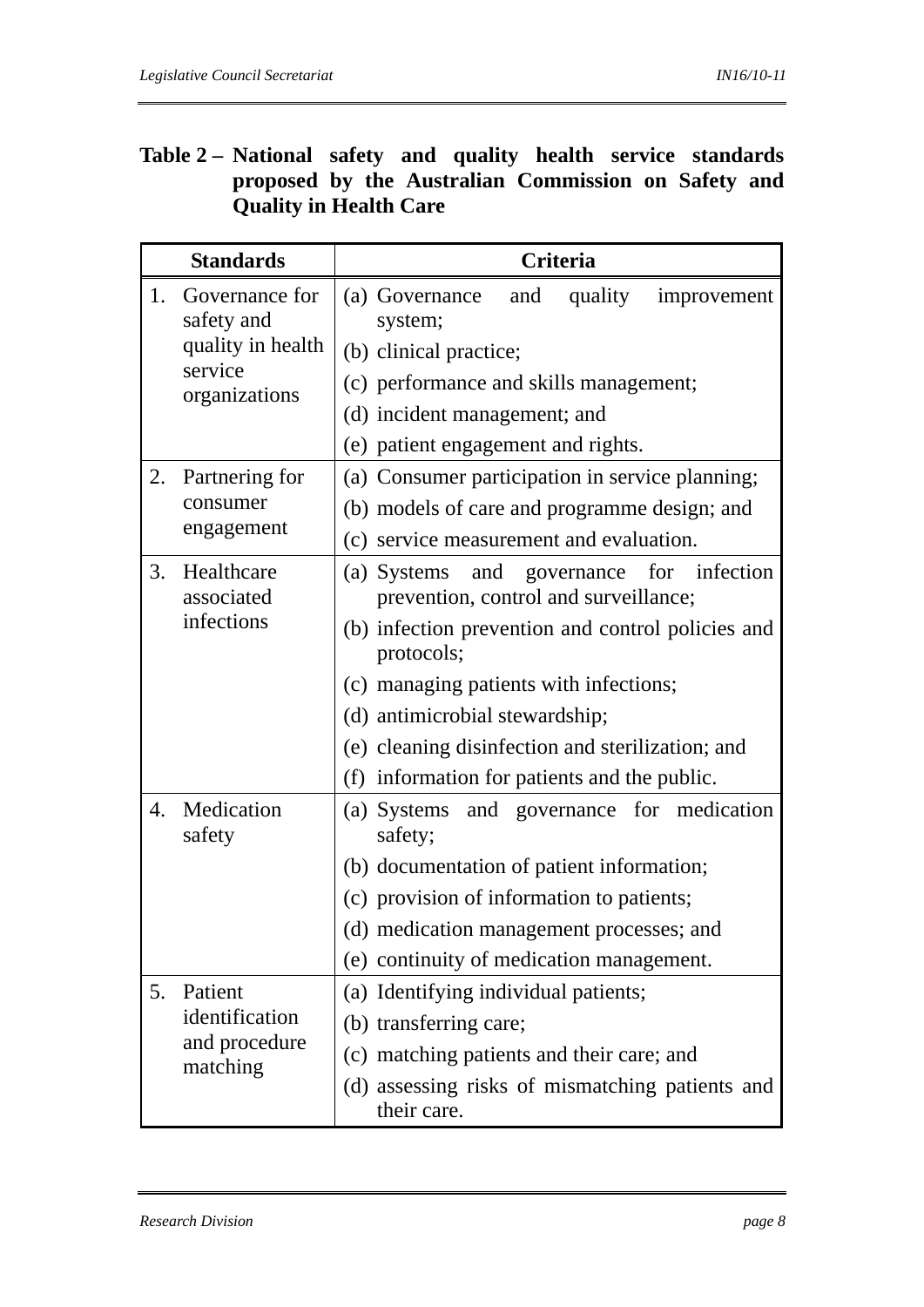### **Table 2 – National safety and quality health service standards proposed by the Australian Commission on Safety and Quality in Health Care (cont'd)**

| <b>Standards</b>                      | Criteria                                                                            |  |  |
|---------------------------------------|-------------------------------------------------------------------------------------|--|--|
| Clinical<br>6.<br>handover            | (a) Governance and leadership for effective<br>clinical handover;                   |  |  |
|                                       | (b) effective clinical handover processes; and                                      |  |  |
|                                       | (c) patient and carer involvement in clinical<br>handover.                          |  |  |
| 7.<br>Blood and<br>blood product      | (a) Governance and systems for blood and blood<br>product management;               |  |  |
| safety                                | (b) documentation of patient information;                                           |  |  |
|                                       | (c) information for patients; and                                                   |  |  |
|                                       | (d) blood and blood product management.                                             |  |  |
| Prevention and<br>8.<br>management of | (a) Governance and systems for the prevention<br>and management of pressure ulcers; |  |  |
| pressure ulcers                       | (b) screening for existing pressure ulcers;                                         |  |  |
|                                       | (c) prevention of pressure ulcers;                                                  |  |  |
|                                       | (d) management of pressure ulcers; and                                              |  |  |
|                                       | (e) information for patients.                                                       |  |  |
| 9.<br>Recognizing                     | (a) Recognition and response systems;                                               |  |  |
| and responding                        | (b) organizational support; and                                                     |  |  |
| to clinical<br>deterioration in       | (c) monitoring and feedback.                                                        |  |  |
| acute health<br>care                  |                                                                                     |  |  |
| 10. Preventing falls<br>and harm from | (a) Governance and systems for the prevention<br>of falls;                          |  |  |
| falls                                 | (b) screening for falls risk and harm from falls;                                   |  |  |
|                                       | (c) prevention of falls and harm from falls; and                                    |  |  |
|                                       | (d) information for patients.                                                       |  |  |

Source: Australian Commission on Safety and Quality in Health Care (2010a).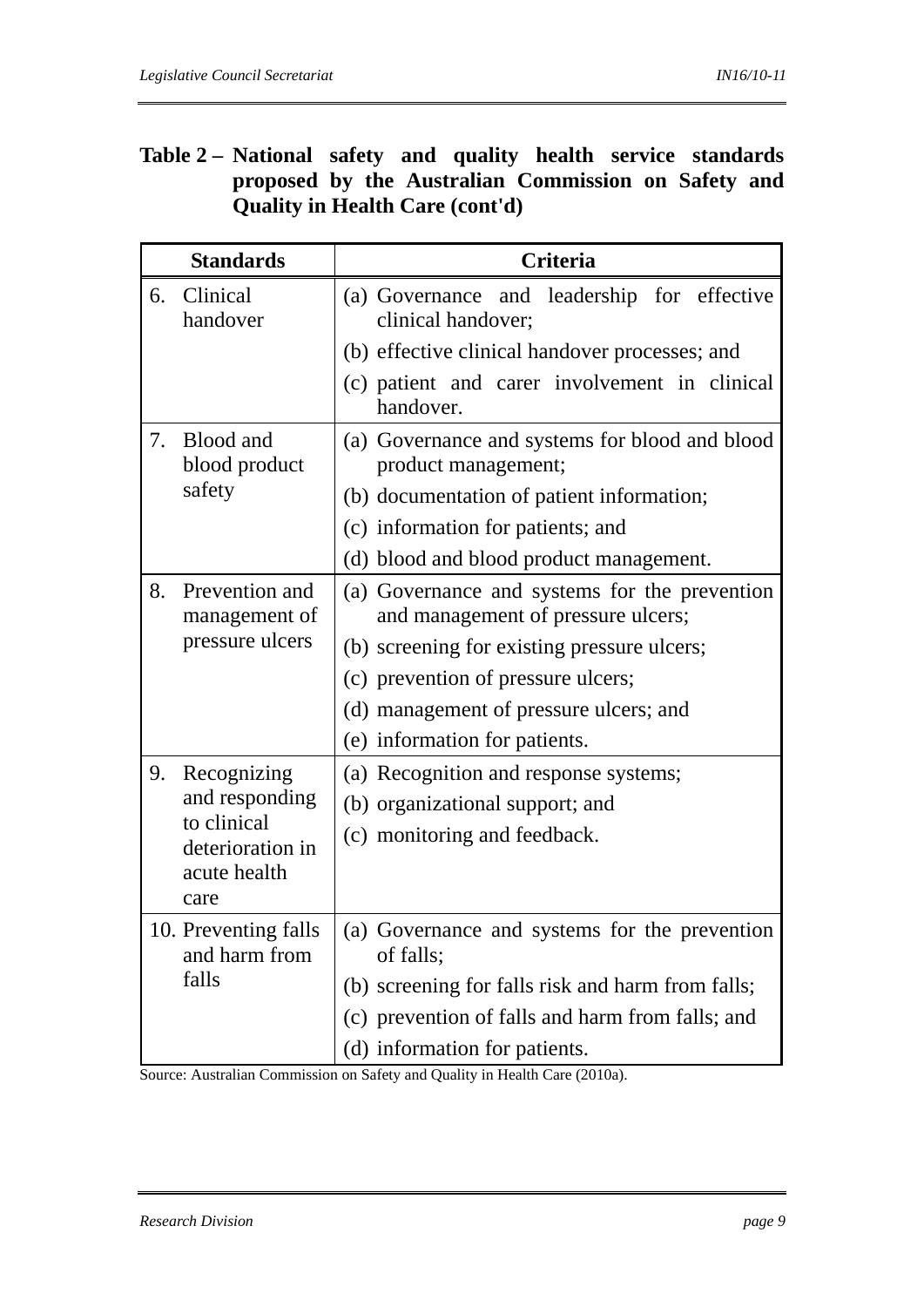#### **3. Hospital accreditation schemes in the United States**

3.1 In the US, there were 5 815 hospitals as at 2008, of which the majority were operated by non-governmental or private organizations<sup>13</sup>. Most hospitals in the US seek accreditation which brings benefits such as enhancing users' confidence in the quality and safety of their services, enhancing recognition by insurers, and obtaining certification for participating in the Medicare or Medicaid programmes<sup>14</sup> if accreditation is awarded by an accrediting organization having "deeming" authority granted by the Centers for Medicare & Medicaid Services ("CMS")<sup>15</sup>.

3.2 The Joint Commission  $(TJC'')^{16}$  is one of the accrediting organizations granted with "deeming" authority for certification of hospitals under the Medicare programme. It accredits about 82% of the hospitals in the  $US<sup>17</sup>$ . Joint Commission International, the international division of Joint Commission Resources which is an affiliate of TJC, has accredited over 300 public and private healthcare service providers in 39 countries.

3.3 The hospital accreditation process of TJC involves an initial on-site survey conducted by a TJC survey team. The survey will be unannounced if the surveyed hospital is seeking CMS certification. The surveyors assess the performance of the hospital against a set of relevant TJC standards based on verbal and written information provided by the hospital, on-site observations and interviews by the TJC surveyors, and tracing the care delivered to patients.

<sup>13</sup> <sup>13</sup> U.S. Census Bureau (2011).

<sup>14</sup> Medicare is a government-funded insurance programme covering the medical expenses of citizens aged 65 or above and citizens with disabilities. Medicaid is a government-funded programme

covering the medical expenses of certain low-income groups specified in the Federal and state law. 15 Hospitals participating in and receiving payment from the Medicare and Medicaid programmes are required to comply with the conditions of participation set forth in Federal regulations and be certified by CMS, the Federal agency administering the two programmes. Hospitals seeking CMS certification may choose to be surveyed by a state agency or a national accrediting organization which is recognized by CMS to enforce standards that meet or exceed the conditions

of participation and is granted with "deeming" authority. 16 TJC, established in 1951, is an independent, not-for-profit organization providing accreditation services to healthcare service providers including hospitals, home care organizations, nursing homes and clinical laboratories in the US.<br><sup>17</sup> The Joint Commission (2011b).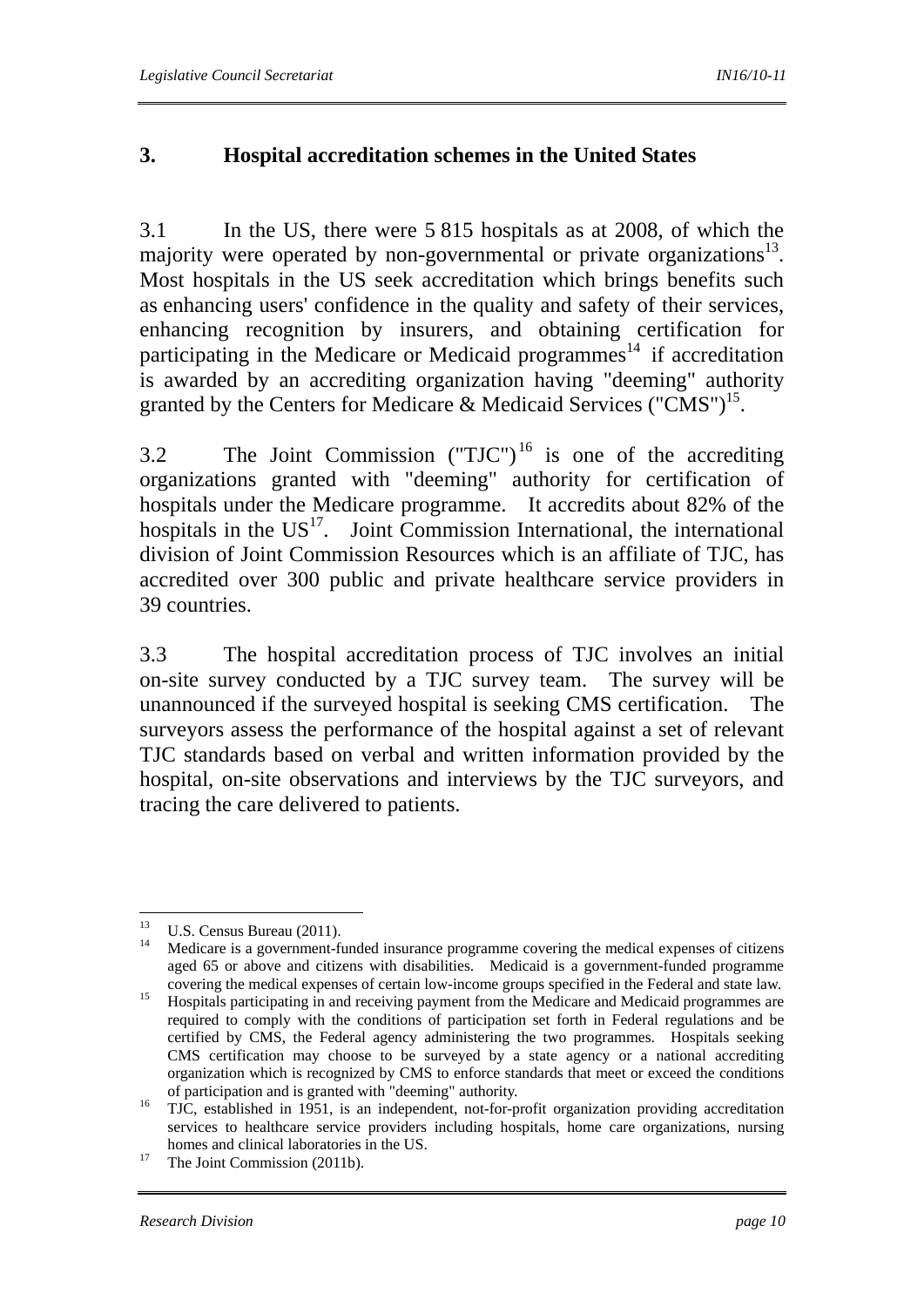3.4 Compliance with the TJC standards is scored by determining compliance with elements of performance, which are specific performance expectations that must be in place for a hospital to attain the standards. Accreditation will be awarded to the hospital if it is in compliance with all standards at the time of the on-site survey or has successfully addressed all requirements for improvement within a specified time following the release of the accreditation survey report<sup>18</sup>. To maintain the accreditation status, the hospital has to conduct an annual periodic performance review<sup>19</sup> and undergo an unannounced on-site survey in 18 to 36 months' time after its previous full survey.

3.5 The TJC standards are developed with input from healthcare professionals, service providers, subject matter experts, government agencies and consumers, and are approved by the Board of Commissioners, the governing body of TJC. The 2009 version of the TJC standards for assessing hospitals comprises 284 standards under 17 performance areas which are critical to delivering safe and quality services. The performance areas and examples of the standards<sup>20</sup> of the hospital accreditation scheme of TJC are shown in **Table 3**.

<sup>18</sup> The accreditation decision categories of TJC are Preliminary Accreditation, Accreditation, Accreditation with Follow-up Survey, Contingent Accreditation, Preliminary Denial of Accreditation, and Denial of Accreditation.

<sup>&</sup>lt;sup>19</sup> The hospital has to review its compliance with all applicable TJC standards and submit an action plan for any standard not in full compliance with the TJC standards.

<sup>&</sup>lt;sup>20</sup> Owing to the significant number of standards involved, only selected examples of standards, including standards similar to those adopted in the pilot scheme in Hong Kong, are shown in Table 3 to provide an overview on the scope of standards covered in the hospital accreditation scheme of TJC.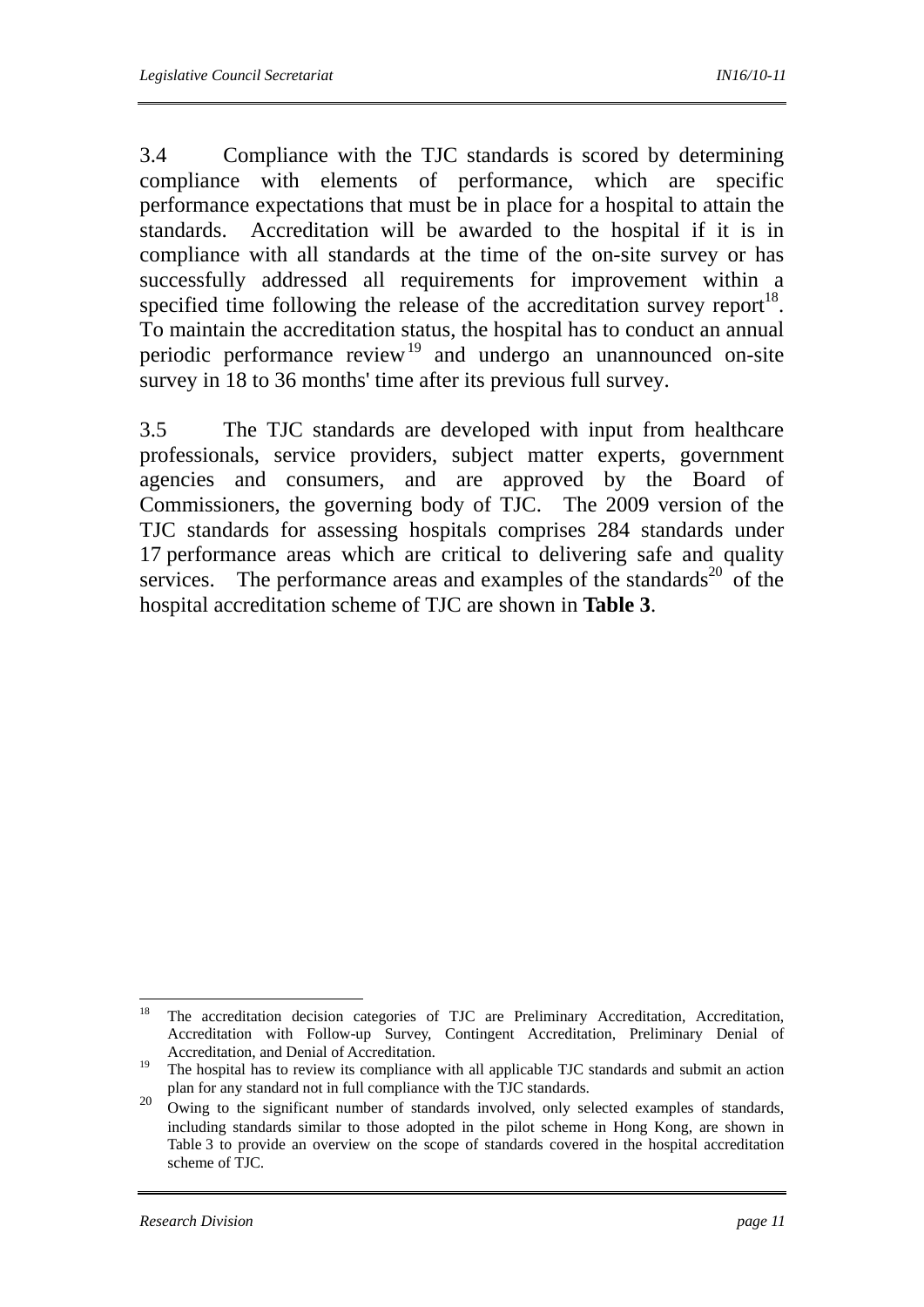### **Table 3 – Performance areas and examples of standards of the hospital accreditation scheme of The Joint Commission**

| Performance areas<br>(number of<br>standards) $^{(1)}$ |                                               | <b>Examples of standards</b>                                                                                                                                                                                                                                                                                                                                                                                                                                                                                                                   |
|--------------------------------------------------------|-----------------------------------------------|------------------------------------------------------------------------------------------------------------------------------------------------------------------------------------------------------------------------------------------------------------------------------------------------------------------------------------------------------------------------------------------------------------------------------------------------------------------------------------------------------------------------------------------------|
| 1.                                                     | Environment of<br>care $(20)$                 | (a) Managing fire risks;<br>(b) maintaining fire safety equipment and fire safety<br>building features; and<br>(c) having a reliable emergency electrical power source.                                                                                                                                                                                                                                                                                                                                                                        |
| 2.                                                     | Emergency<br>management (12)                  | (a) Having an emergency operations plan; and<br>evaluating effectiveness of its emergency operations<br>(b)<br>plan.                                                                                                                                                                                                                                                                                                                                                                                                                           |
| 3.                                                     | Human<br>resources $(8)$                      | Having the necessary staff to support the care,<br>(a)<br>treatment and services it provides;<br>(b) defining staff qualifications; and<br>(c) evaluating staff performance.                                                                                                                                                                                                                                                                                                                                                                   |
| $\overline{4}$ .                                       | Infection<br>prevention and<br>control $(11)$ | (a) Having an infection prevention and control plan;<br>(b) preventing the transmission of infectious disease<br>among patients, licensed independent practitioners and<br>staff; and<br>reducing the risk of infections associated with medical<br>(c)<br>equipment, devices and supplies.                                                                                                                                                                                                                                                    |
| 5.                                                     | Information<br>management $(8)$               | (a) Retrieving, disseminating and transmitting health<br>information in useful formats;<br>(b) managing the collection of health information<br>effectively; and<br>(c) protecting the privacy of health information.                                                                                                                                                                                                                                                                                                                          |
| 6.                                                     | Leadership (32)                               | Having a leadership structure;<br>(a)<br>(b) implementing changes in existing processes to improve<br>the performance of the hospital;<br>having policies and procedures that guide and support<br>(c)<br>patient care, treatment and services;<br>(d) providing services that meet patient needs;<br>managing<br>programmes,<br>its<br>(e)<br>services,<br>sites<br><b>or</b><br>departments effectively; and<br>having an organization-wide, integrated patient safety<br>(f)<br>programme within its performance improvement<br>activities. |

Note: (1) Information on standards under "national patient safety goals" is based on the 2011 version of the standards while information on the other standards is based on the 2009 version. Information on the latest version of the other standards is not available.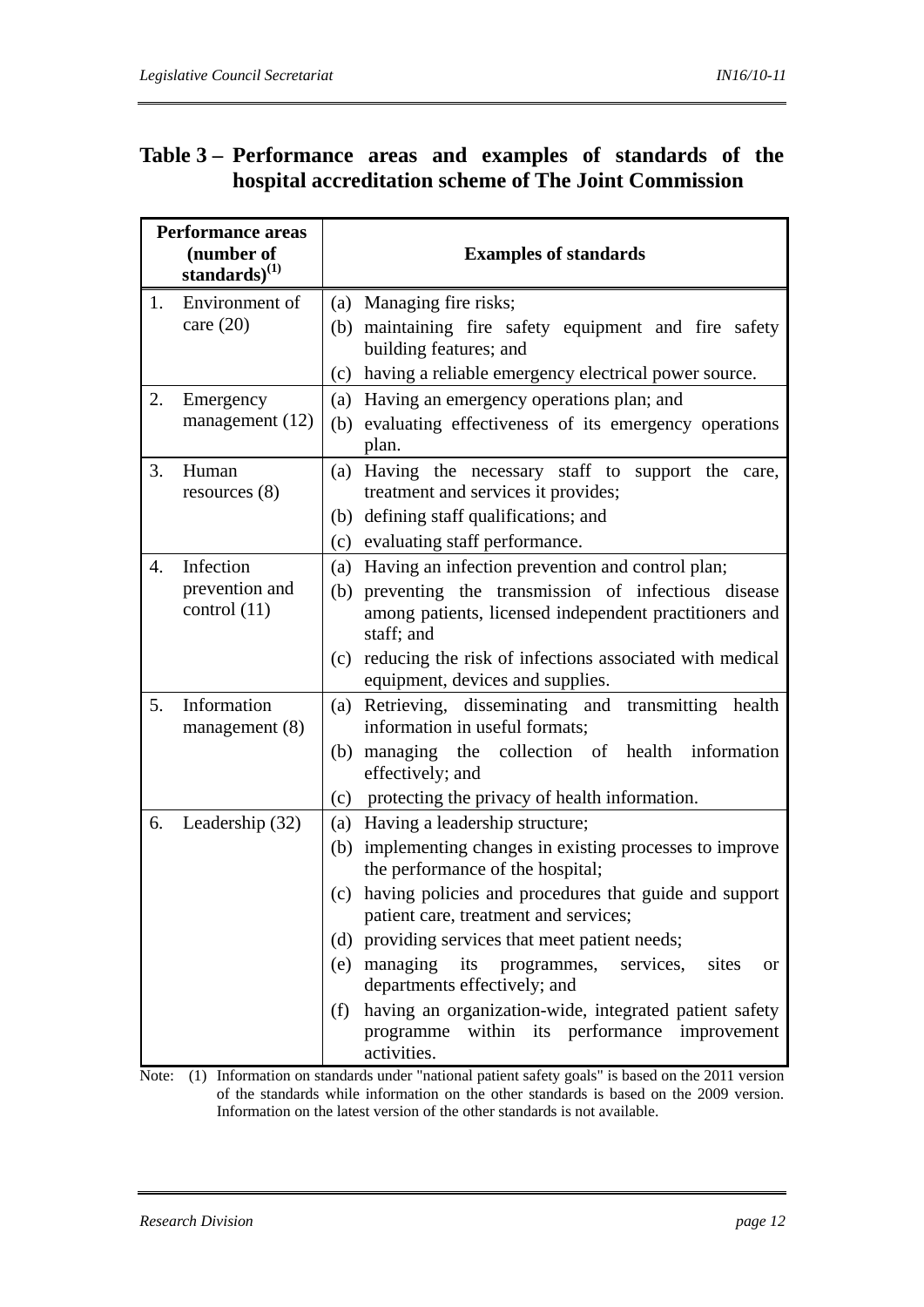### **Table 3 – Performance areas and examples of standards of the hospital accreditation scheme of The Joint Commission (cont'd)**

| <b>Performance areas</b><br>(number of<br>standards) $^{(1)}$ |                                           |     | <b>Examples of standards</b>                                                                                                                                                    |  |  |  |
|---------------------------------------------------------------|-------------------------------------------|-----|---------------------------------------------------------------------------------------------------------------------------------------------------------------------------------|--|--|--|
| 7.                                                            | Life safety $(18)$                        |     | (a) Designing and managing the physical environment to<br>comply with the Life Safety Code;                                                                                     |  |  |  |
|                                                               |                                           |     | (b) providing and maintaining building features to protect<br>individuals from the hazards of fire and smoke; and                                                               |  |  |  |
|                                                               |                                           | (c) | providing and maintaining fire alarm systems.                                                                                                                                   |  |  |  |
| 8.                                                            | Medication                                | (a) | Managing high-alert and hazardous medications safely;                                                                                                                           |  |  |  |
|                                                               | management $(21)$                         |     | (b) selecting and procuring medications;                                                                                                                                        |  |  |  |
|                                                               |                                           | (c) | dispensing medications safely; and                                                                                                                                              |  |  |  |
|                                                               |                                           | (d) | monitoring patients to determine the effects of their<br>medications.                                                                                                           |  |  |  |
| 9.                                                            | Medical<br>staff $(25)$                   | (a) | Collecting information regarding each practitioner's<br>current licence<br>training, experience<br>status,<br>and<br>competence;                                                |  |  |  |
|                                                               |                                           | (b) | the organized medical staff overseeing the quality of<br>patient care, treatment and services provided by<br>practitioners privileged through the medical staff<br>process; and |  |  |  |
|                                                               |                                           |     | (c) the organized medical staff participating<br>in<br>organization-wide performance improvement activities.                                                                    |  |  |  |
|                                                               | 10. National patient<br>safety goals (18) |     | (a) Using at least two patient identifiers when providing<br>care, treatment and services;                                                                                      |  |  |  |
|                                                               |                                           |     | (b) reporting critical results of tests and diagnostic<br>procedures on a timely basis;                                                                                         |  |  |  |
|                                                               |                                           | (c) | maintaining and communicating accurate patient<br>medication information;                                                                                                       |  |  |  |
|                                                               |                                           | (d) | implementing evidence-based practices for preventing<br>surgical site infections; and                                                                                           |  |  |  |
|                                                               |                                           | (e) | identifying patients at risk for suicide.                                                                                                                                       |  |  |  |
|                                                               | 11. Nursing $(5)$                         | (a) | The nurse executive directing the delivery of nursing<br>care, treatment and services; and                                                                                      |  |  |  |
|                                                               |                                           | (b) | the nurse executive being a licensed professional<br>registered nurse qualified by advanced education and<br>management experience.                                             |  |  |  |
|                                                               | 12. Performance                           | (a) | Collecting data to monitor performance;                                                                                                                                         |  |  |  |
|                                                               | improvement $(4)$                         | (b) | compiling and analyzing data; and                                                                                                                                               |  |  |  |
|                                                               |                                           |     | (c) improving performance on an ongoing basis.                                                                                                                                  |  |  |  |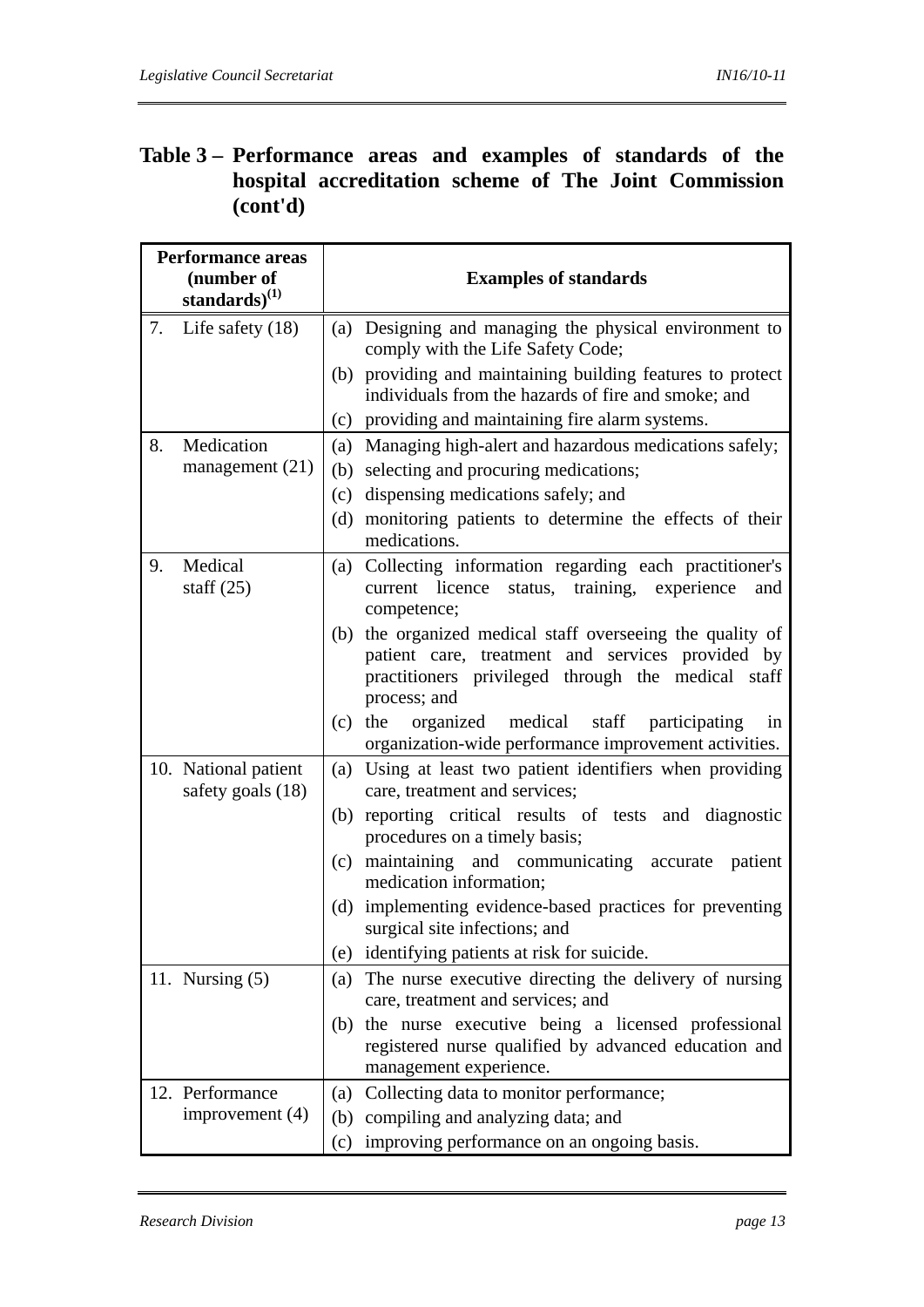### **Table 3 – Performance areas and examples of standards of the hospital accreditation scheme of The Joint Commission (cont'd)**

| <b>Performance areas</b><br>(number of<br>standards) $^{(1)}$                                 | <b>Examples of standards</b>                                                                                                                 |  |  |
|-----------------------------------------------------------------------------------------------|----------------------------------------------------------------------------------------------------------------------------------------------|--|--|
| 13. Provision of<br>care, treatment                                                           | Accepting a patient for care, treatment and services<br>(a)<br>based on its ability to meet the patient's needs;                             |  |  |
| and services (68)                                                                             | assessing and reassessing the patient and his or her<br>(b)<br>condition according to defined time frames;                                   |  |  |
|                                                                                               | planning the patient's care;<br>(c)                                                                                                          |  |  |
|                                                                                               | recognizing and responding to changes in the patient's<br>(d)<br>condition;                                                                  |  |  |
|                                                                                               | co-ordinating the patient's care, treatment and services<br>(e)<br>based on patient's needs;                                                 |  |  |
|                                                                                               | using restraint or seclusion safely;<br>(f)                                                                                                  |  |  |
|                                                                                               | having a process that addresses the patient's need for<br>(g)<br>continuing care, treatment and services after discharge<br>or transfer; and |  |  |
|                                                                                               | providing blood and blood components safely.<br>(h)                                                                                          |  |  |
| 14. Record of care,<br>treatment and                                                          | Maintaining complete and accurate medical records for<br>(a)<br>each individual patient;                                                     |  |  |
| services $(11)$                                                                               | authenticating entries in the medical record; and<br>(b)                                                                                     |  |  |
|                                                                                               | (c)<br>containing information that reflects the patient's care,<br>treatment and services in the medical record.                             |  |  |
| 15. Rights and<br>responsibilities                                                            | Respecting, protecting and promoting the patient's<br>(a)<br>rights;                                                                         |  |  |
| of the<br>individual (14)                                                                     | respecting the patient's right to receive information in a<br>(b)<br>manner he or she understands; and                                       |  |  |
|                                                                                               | the patient and his or her family having the right to<br>(c)<br>have complaints reviewed by the hospital.                                    |  |  |
| 16. Transplant<br>safety $(5)$                                                                | Developing and implementing written policies and<br>(a)<br>procedure for donating and procuring organs and<br>tissues; and                   |  |  |
|                                                                                               | complying with organ transplantation responsibilities.<br>(b)                                                                                |  |  |
| 17. Waived<br>testing $(5)$                                                                   | Having current, approved and readily available policies<br>(a)<br>and procedure for waived tests; and                                        |  |  |
|                                                                                               | performing quality control checks for waived testing<br>(b)<br>on each procedure.                                                            |  |  |
| Sources: The Joint Commission (2010b) The Loint Commission (2011) and The Joint Commission on |                                                                                                                                              |  |  |

Sources: The Joint Commission (2010b), *The Joint Commission* (2011) and The Joint Commission on Accreditation of Healthcare Organizations (2009).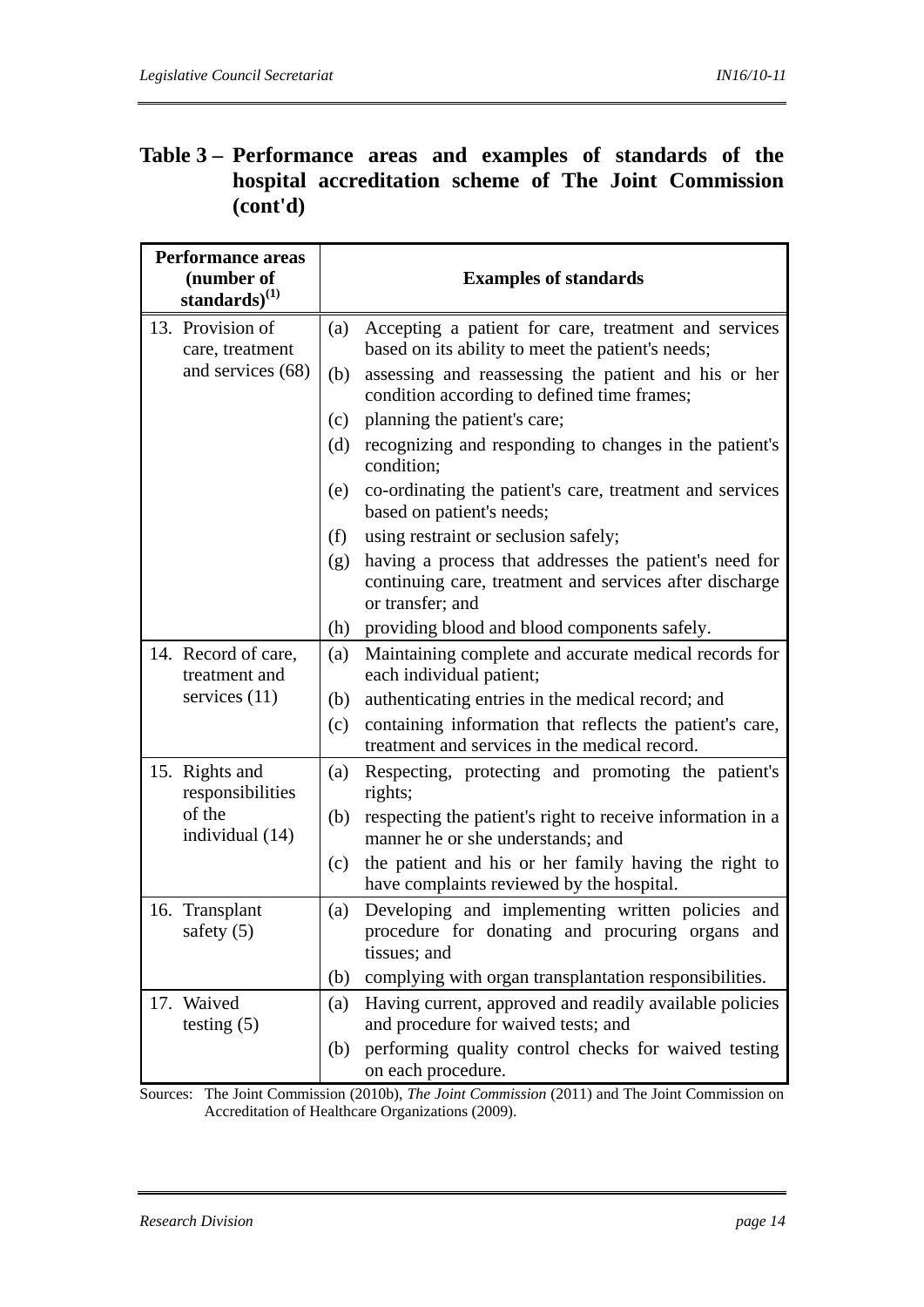3.6 In addition to TJC, the Healthcare Facilities Accreditation Program ("HFAP")<sup>21</sup> and Det Norske Veritas Healthcare Inc. ("DNV")<sup>22</sup> are accrediting organizations granted with "deeming" authority by CMS for hospital certification. HFAP and DNV apply their own sets of standards in their accreditation schemes but detailed information on their accreditation standards is not available.

#### **4. Hospital accreditation scheme in Taiwan**

4.1 In Taiwan, there were 514 hospitals in 2009, of which 80 were public hospitals and 434 were private hospitals<sup>23</sup>. Hospital accreditation in Taiwan began with the accreditation of teaching hospitals by the Department of Education and the Department of Health ("DOH") in 1978. DOH enacted the *Medical Care Act* (醫療法) in 1986 providing for government regulation of hospital accreditation. In 1988, DOH assumed the responsibility of accrediting hospitals in Taiwan. The number of hospitals applying for accreditation increased from 122 in 1988 to 493 in 1990 after the government introduced the requirement for hospitals to be accredited in order to participate in the National Labor Insurance Scheme<sup>24</sup>.

 $21$ 21 HFAP was founded in 1945 and was granted "deeming" authority for hospital certification in 1965. HFAP provides accreditation services to healthcare service providers such as hospitals, ambulatory

care facilities and physical rehabilitation facilities. 22 DNV is part of a Norway-based foundation that provides third-party assessment and certification services. DNV was granted "deeming" authority for hospitals by CMS in 2008 and has accredited some 200 hospitals in the US since then.<br><sup>23</sup> 中華民國统計資訊網 (2011)。

<sup>&</sup>lt;sup>24</sup> The National Labor Insurance Scheme provides maternity, injury or sickness, permanent disability, old-age, death and occupational accident medical benefits to employees who join the scheme on a compulsory or voluntary basis.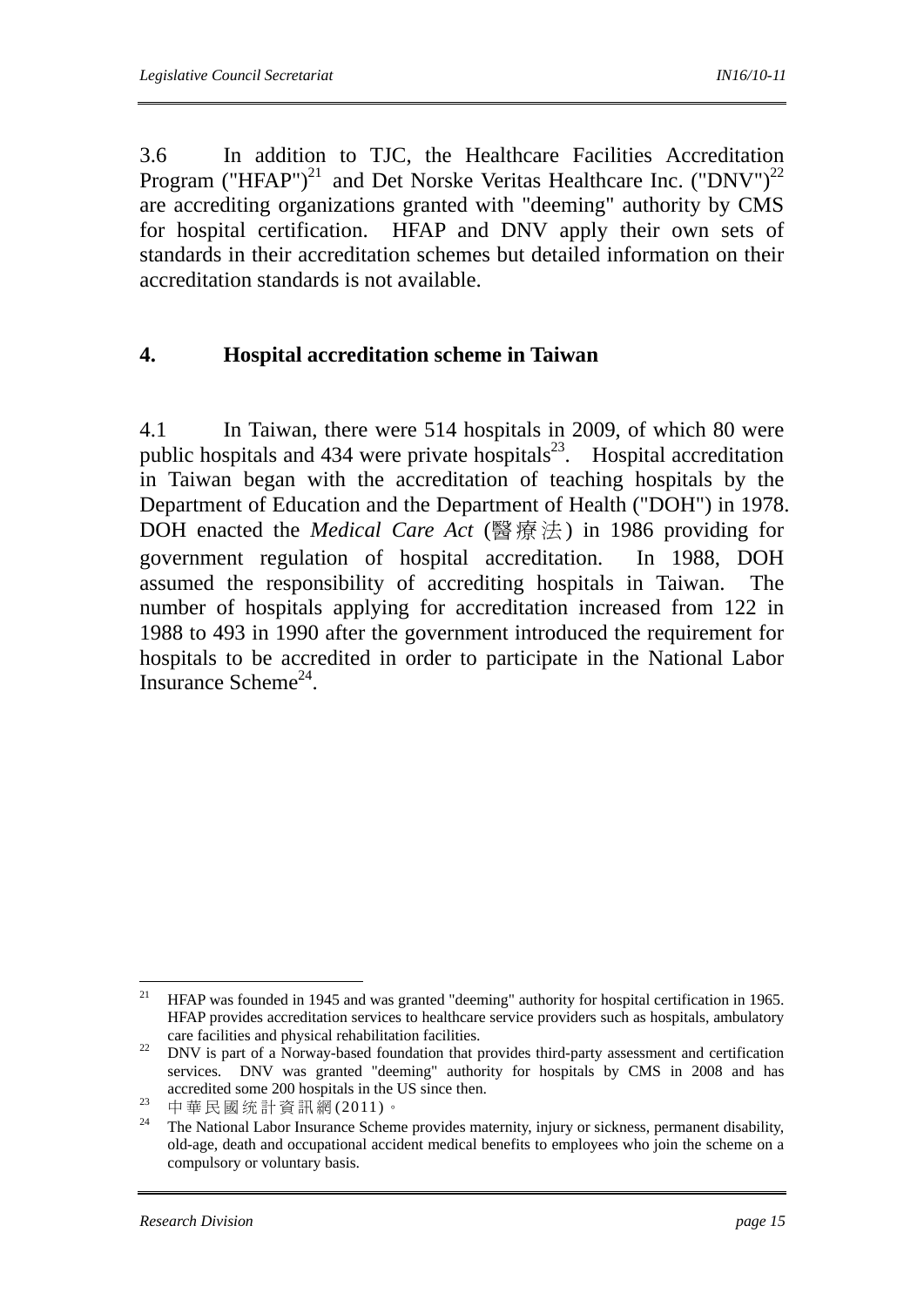4.2 In 1999, DOH appointed the Taiwan Joint Commission on Hospital Accreditation ("TJCHA")<sup>25</sup>, a non-governmental organization founded in the same year under the sponsorship of DOH and a number of non-governmental medical groups<sup>26</sup>, to accredit hospitals in Taiwan on its behalf. Between 2007 and 2010, TJCHA surveyed over 120 hospitals per year, and awarded accreditation status to over 98% of the surveyed hospitals.

4.3 The hospital accreditation scheme of TJCHA involves an on-site survey conducted by a team of TJCHA surveyors who will assess the performance of a hospital according to a set of standards developed by TJCHA and approved by DOH. TJCHA may conduct follow-up visits to hospitals to monitor progress in addressing issues identified in the previous survey and assist them in implementing improvements.

4.4 TJCHA awards three categories of accreditation to hospitals according to their level of performance against the accreditation standards, namely, "outstanding", "excellent" and "qualified". The "outstanding" and "excellent" accreditation awards are valid for four years, and the "qualified" accreditation award is valid for three years. All accreditation decisions of TJCHA have to be confirmed by DOH.

4.5 TJCHA has regularly reviewed the hospital accreditation standards to keep them relevant and up-to-date. TJCHA commenced a review of the standards in 2009 and has recently introduced a new set of standards comprising 238 standards under 17 performance areas for accrediting hospitals (excluding psychiatric hospitals) from 2011 onward. The performance areas and examples of the standards  $27$  of the 2011 TJCHA hospital accreditation scheme are shown in **Table 4**.

<sup>25</sup> 25 TJCHA aims at promoting and executing healthcare quality policies and enhancing the management of healthcare organizations in Taiwan. Its functions include accrediting and certifying healthcare service providers such as hospitals, psychiatric rehabilitation institutions, and psychiatric nursing homes; organizing education and training programmes for healthcare

professionals; and organizing events related to healthcare quality.<br><sup>26</sup> The sponsors of TJCHA are DOH, the Taiwan Medical Association, Taiwan Hospital Association, and Taiwan Non-governmental Hospitals and Clinics Association. 27 Owing to the significant number of standards involved, only selected examples of standards,

including standards similar to those adopted in the pilot scheme in Hong Kong, are shown in Table 4 to provide an overview on the scope of standards covered in the hospital accreditation scheme of TJCHA.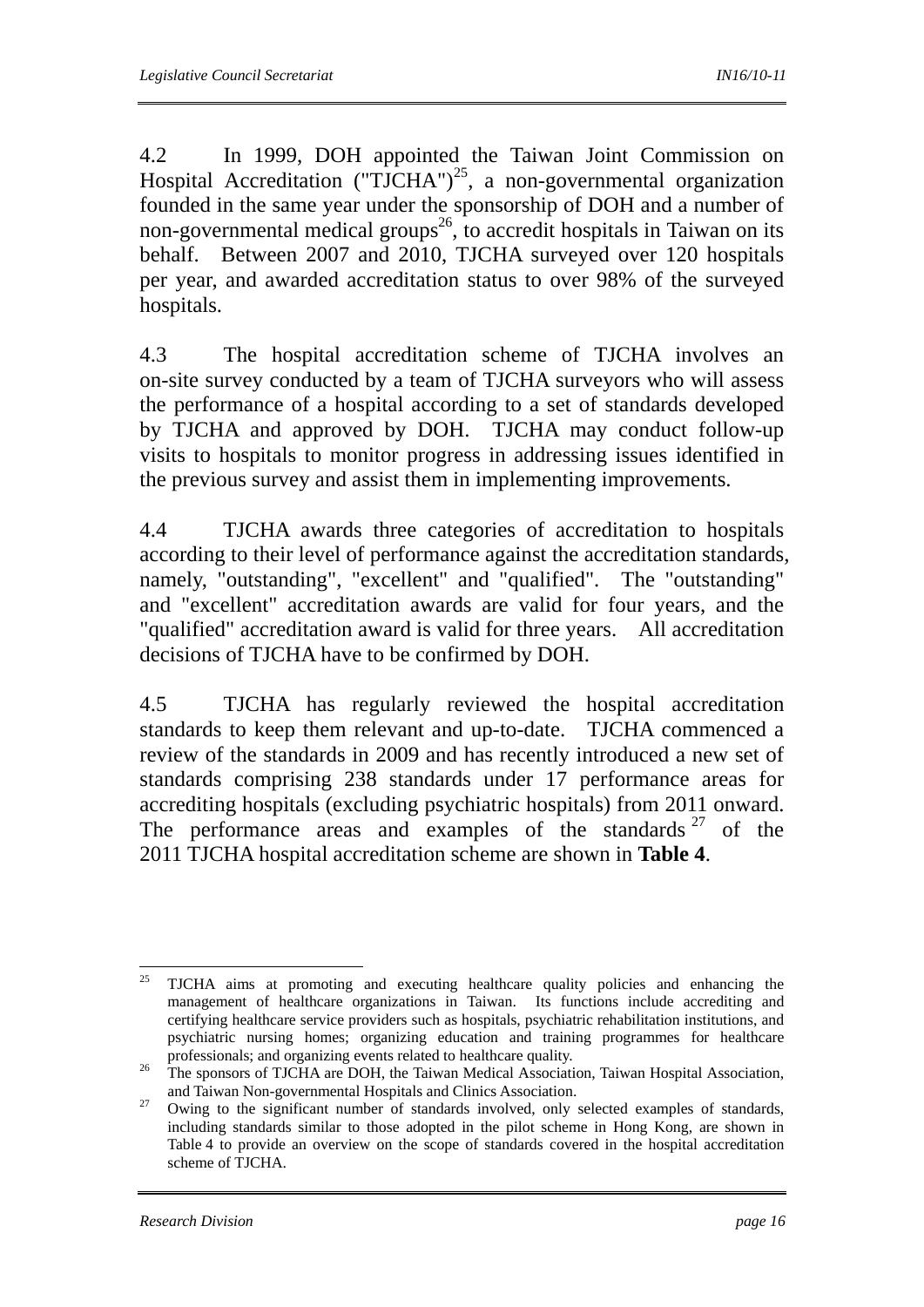### **Table 4 – Performance areas and examples of standards of the hospital accreditation scheme of the Taiwan Joint Commission on Hospital Accreditation**

|               | <b>Performance areas</b><br>(number of standards)                              | <b>Examples of standards</b>                                                                                                                                                                                                                                     |                  |  |
|---------------|--------------------------------------------------------------------------------|------------------------------------------------------------------------------------------------------------------------------------------------------------------------------------------------------------------------------------------------------------------|------------------|--|
| 1.            | <b>Management of hospital</b>                                                  |                                                                                                                                                                                                                                                                  |                  |  |
| 1.1 Operation | strategy $(15)$                                                                | (a) Having appropriate goals and service plans;<br>(b) improving service quality, patient<br>safety<br>and<br>operation effectiveness proactively;<br>complying with law; and<br>(c)<br>promoting health of the community.<br>(d)                                |                  |  |
|               | 1.2 Staff management<br>and support<br>system $(11)$                           | Having a sound human resources system;<br>(a)<br>specifying the duties and responsibilities of each<br>(b)<br>department clearly; and<br>providing an appropriate working environment.<br>(c)                                                                    |                  |  |
|               | 1.3 Human resources<br>management $(16)$                                       | Having an appropriate manpower level for doctors;<br>(a)<br>allocating an appropriate number of nursing staff for<br>(b)<br>different medical services and wards;<br>having appropriate manpower structure and level for<br>(c)<br>the pharmacy <sup>(1)</sup> ; |                  |  |
|               |                                                                                | having appropriate manpower structure and level for<br>(d)<br>providing medical testing and clinical services; and<br>(e) managing external service providers appropriately.                                                                                     |                  |  |
|               | 1.4 Staff education and<br>training $(11)$                                     | Covering patients' rights, medical safety, infection<br>(a)<br>control and crisis management etc. in staff training<br>courses;<br>setting staff education and training plan; and<br>(b)<br>promoting professional competence of staff.<br>(c)                   |                  |  |
|               | 1.5 Management of<br>patient records,<br>information and<br>communication (13) | Having a sound medical record<br>(a)<br>system;<br>reviewing the medical records; and<br>(b)<br>setting information management regulations<br>(c)<br>ensure that privacy of the patients is protected.                                                           | management<br>to |  |
|               | 1.6 Safe environment<br>and facilities (14)                                    | Providing a safe and clean ward environment;<br>(a)<br>providing a safe working environment for staff by<br>(b)<br>setting regulations on safety management; and<br>inspecting and maintaining facilities regularly.<br>(c)                                      |                  |  |

Note: (1) Standards (a), (b) and (c) under human resources management are mandatory standards that must be fulfilled by all accredited hospitals.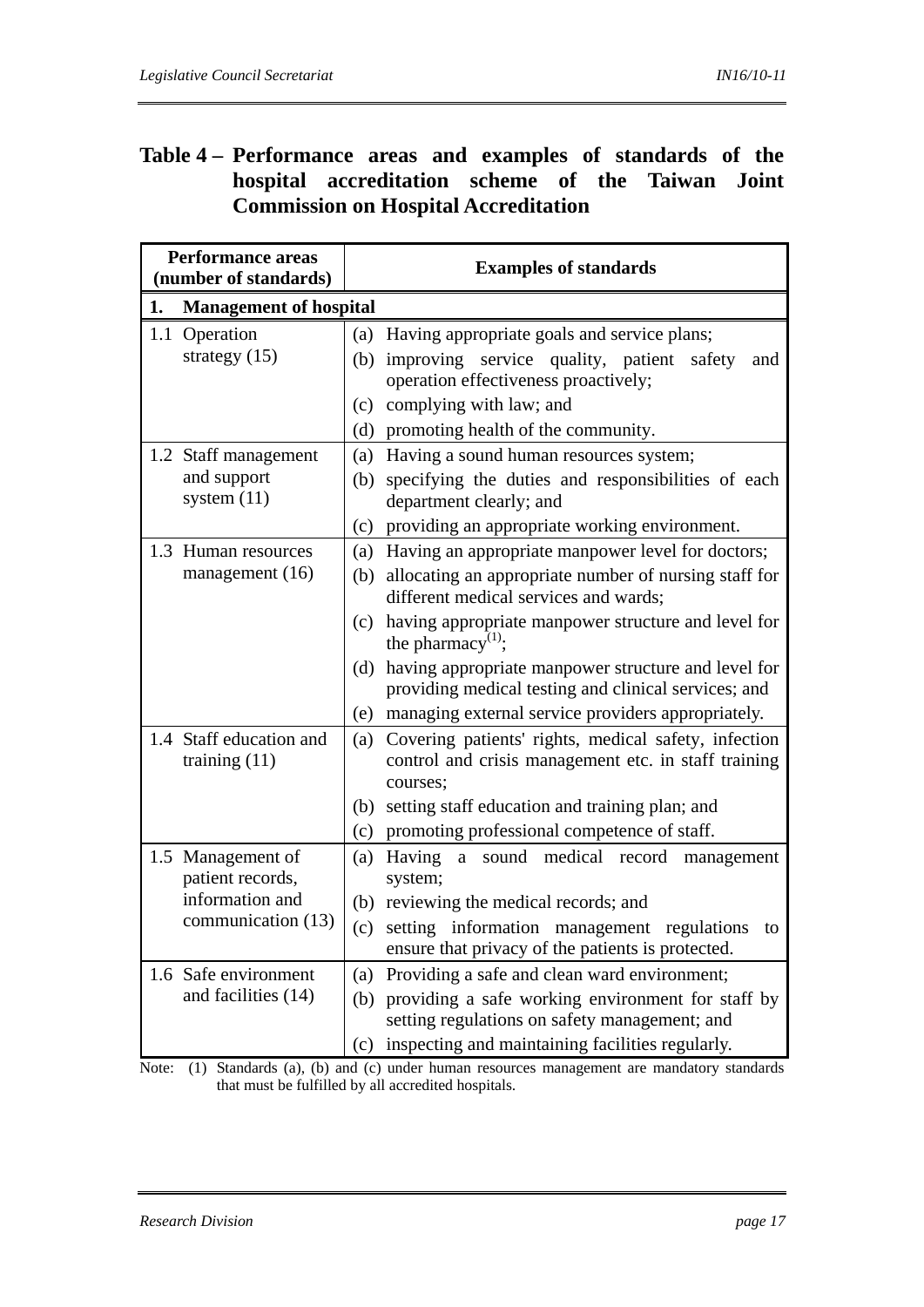### **Table 4 – Performance areas and examples of standards of the hospital accreditation scheme of the Taiwan Joint Commission on Hospital Accreditation (cont'd)**

|     | <b>Performance areas</b><br>(number of<br>standards)         | <b>Examples of standards</b> |                                                                                                                                                                                                      |  |  |
|-----|--------------------------------------------------------------|------------------------------|------------------------------------------------------------------------------------------------------------------------------------------------------------------------------------------------------|--|--|
| 1.  | Management of hospital (cont'd)                              |                              |                                                                                                                                                                                                      |  |  |
|     | 1.7 Patient-oriented<br>services and<br>management (13)      | (c)                          | (a) Providing health education and service information;<br>(b) handling feedback and complaints of patients and<br>family members; and<br>analyzing and reviewing patients' service waiting<br>time. |  |  |
|     | 1.8 Crisis and<br>emergency<br>management (9)                | (a)                          | Setting a mechanism for handling critical incidents;<br>and<br>(b) establishing a crisis management system.                                                                                          |  |  |
| 2.  | <b>Provision of care and treatment</b>                       |                              |                                                                                                                                                                                                      |  |  |
| 2.1 | Responsibilities to<br>patients and family<br>members $(14)$ | (a)                          | Setting policies<br>regulations<br>and<br>to<br>protect<br>patients' rights;<br>(b) communicating with patients on<br>their<br>health                                                                |  |  |
|     |                                                              |                              | conditions and care and treatment plan; and<br>(c) protecting patients' privacy and<br>rights<br>when<br>providing care, treatment and tests.                                                        |  |  |
|     | 2.2 Quality<br>management $(8)$                              | (a)<br>(b)                   | Setting a quality management and patient safety plan;<br>evaluating services against quality control indicators;<br>and                                                                              |  |  |
|     |                                                              | (c)                          | setting regulations on the handling and reporting of<br>medical incidents.                                                                                                                           |  |  |
|     | 2.3 Provision of care<br>and treatment (19)                  | (a)<br>(b)                   | Recording patients' treatment and changes in health<br>conditions in detail;<br>ensuring continuity of care when transferring                                                                        |  |  |
|     |                                                              | (c)                          | patients;<br>providing reasonable length of care; and                                                                                                                                                |  |  |
|     |                                                              |                              | (d) providing appropriate information and guidance to<br>patients.                                                                                                                                   |  |  |
|     | 2.4 Provision of<br>specialist care (28)                     |                              | (a) Having appropriate manpower level and training for<br>the emergency department;                                                                                                                  |  |  |
|     |                                                              |                              | (b) setting<br>an<br>appropriate supporting system<br>for<br>providing emergency care;                                                                                                               |  |  |
|     |                                                              |                              | (c) having appropriate organization<br>structure<br>and<br>manpower level for the intensive care wards; and                                                                                          |  |  |
|     |                                                              |                              | (d) setting a mechanism for managing the facilities of the<br>respiratory care wards.                                                                                                                |  |  |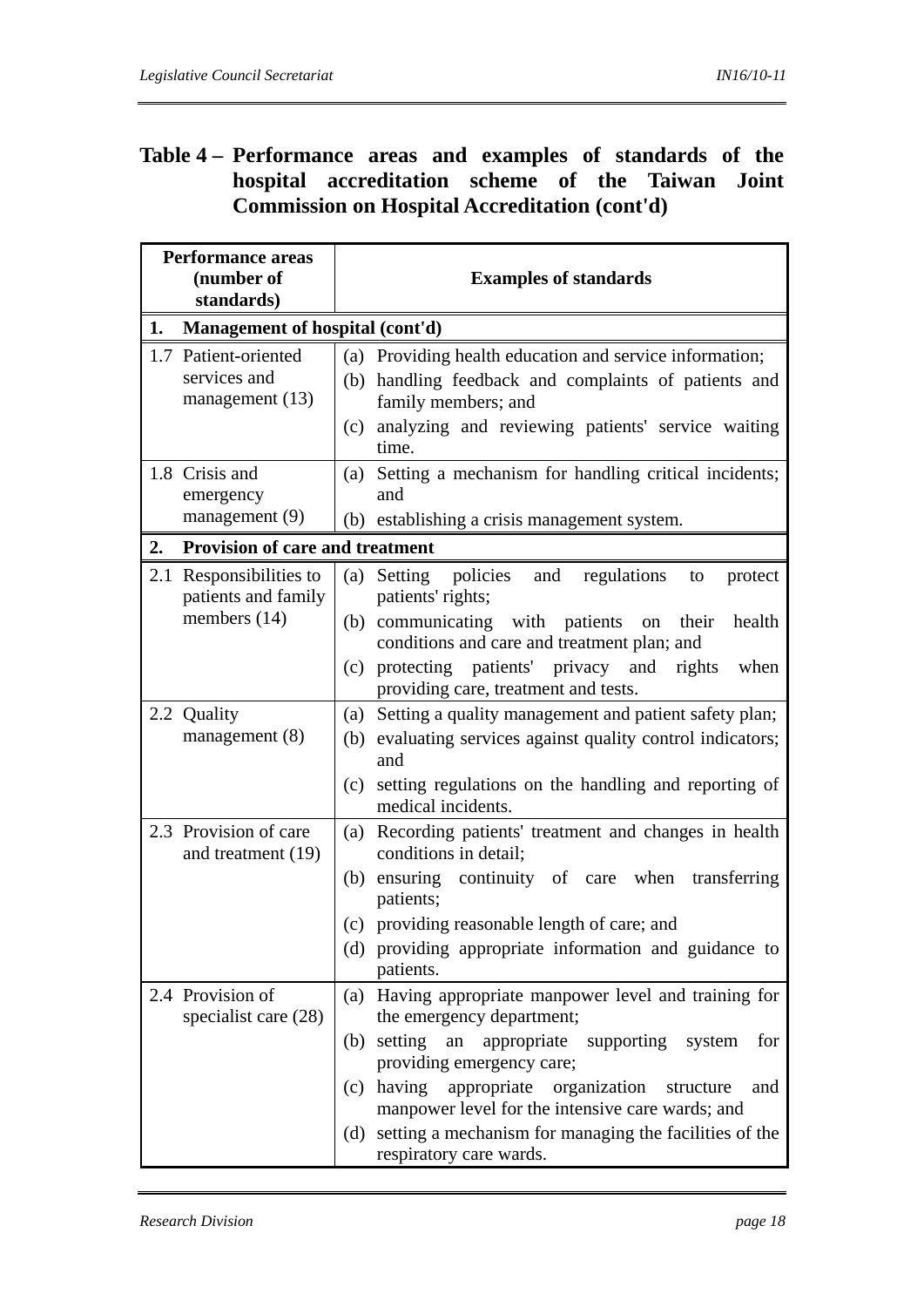### **Table 4 – Performance areas and examples of standards of the hospital accreditation scheme of Taiwan Joint Commission on Hospital Accreditation (cont'd)**

| <b>Performance areas</b><br>(number of<br>standards) | <b>Examples of standards</b>                                                                                                            |  |  |
|------------------------------------------------------|-----------------------------------------------------------------------------------------------------------------------------------------|--|--|
| 2.                                                   | Provision of care and treatment (cont'd)                                                                                                |  |  |
| 2.5 Medication<br>safety $(15)$                      | Setting measures to prevent inappropriate or wrong<br>(a)<br>prescriptions;<br>(b) providing the right medicines to the right patients; |  |  |
|                                                      | and<br>(c) providing appropriate information on medicines.                                                                              |  |  |
| 2.6 Anaesthesia and                                  | Having<br>appropriate<br>(a)<br>department<br>structure<br>and                                                                          |  |  |
| surgery $(15)$                                       | manpower level;                                                                                                                         |  |  |
|                                                      | (b) having appropriate measures to handle emergency<br>surgery;                                                                         |  |  |
|                                                      | $(c)$ having a<br>patient identification procedure<br>and<br>ensuring that the correct surgery is conducted; and                        |  |  |
|                                                      | (d) making detailed records.                                                                                                            |  |  |
| 2.7 Infection<br>control $(15)$                      | Establishing a dedicated infection control unit staffed<br>(a)<br>with an adequate number of qualified professionals;                   |  |  |
|                                                      | compiling and updating an infection control manual<br>(b)<br>covering the mechanisms to prevent and handle<br>infection;                |  |  |
|                                                      | (c) reviewing infection incidents; and                                                                                                  |  |  |
|                                                      | having a mechanism to monitor the environment and<br>(d)<br>medical facilities.                                                         |  |  |
| 2.8 Operations related                               | (a) Having appropriate testing facilities;                                                                                              |  |  |
| to medical tests,                                    | (b) setting an appropriate medical testing procedure;                                                                                   |  |  |
| pathology and<br>radiology (15)                      | having an appropriate procedure to manage blood<br>(c)<br>supply; and                                                                   |  |  |
|                                                      | (d) setting<br>appropriate<br>radiological<br>an<br>treatment<br>procedure.                                                             |  |  |
| 2.9 Preparation for                                  | (a) Providing appropriate transfer of care;                                                                                             |  |  |
| discharge and<br>provision of                        | (b) preparing a post-discharge care plan according to<br>patient's needs; and                                                           |  |  |
| continuous care (7)                                  | (c) providing appropriate home care services.                                                                                           |  |  |

Source: 財團法人醫院評鑑暨醫療品質策進會 (2011)。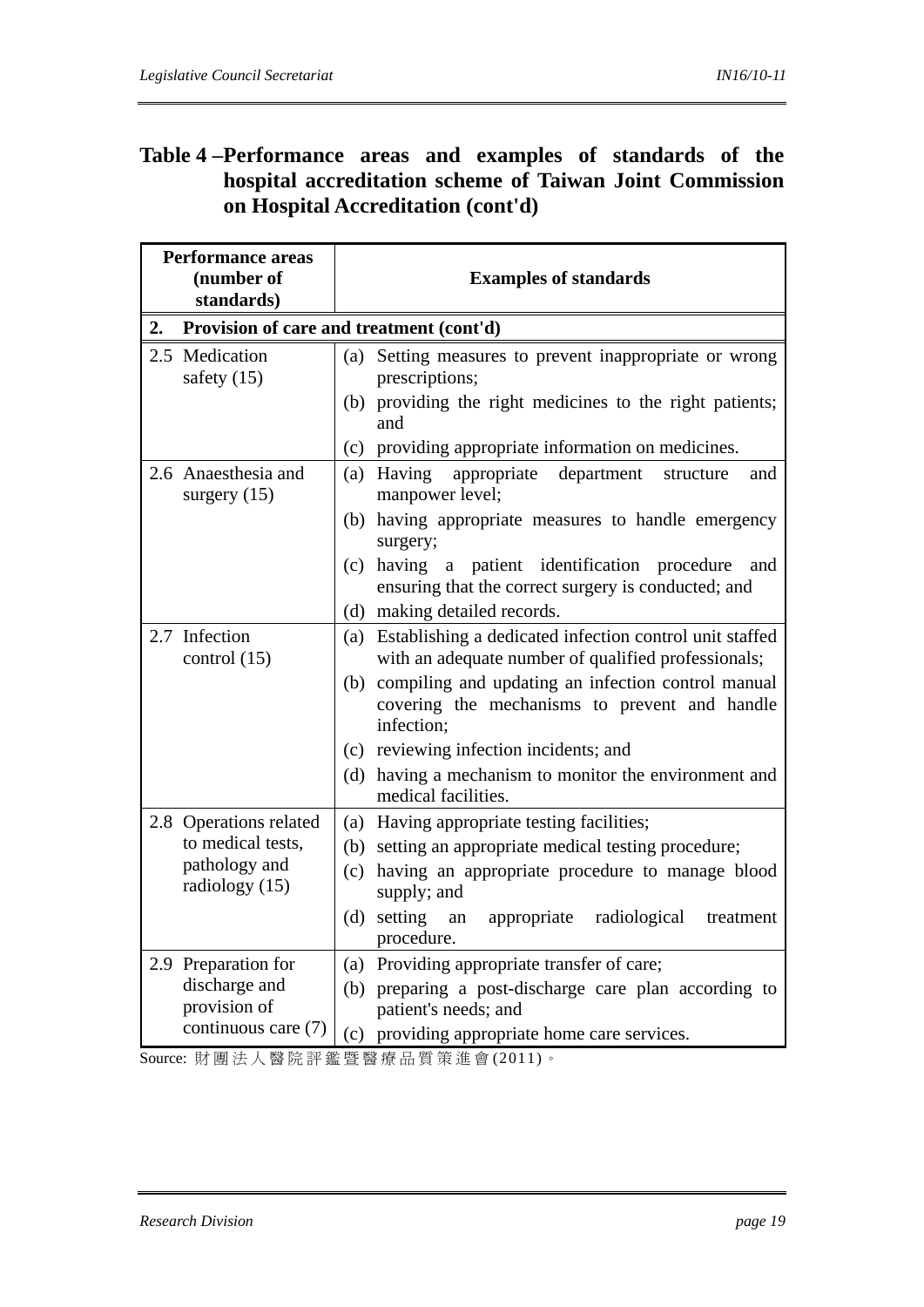## **Appendix**

## **Major hospital accreditation schemes and the corresponding standards in selected overseas places and Hong Kong**

|                                      | <b>Hong Kong</b>                                                                                                                   | <b>Australia</b>                                                                                                                                                                                                                                                                             | <b>The United States</b>                                                                                                                      | <b>Taiwan</b>                                                                                                             |
|--------------------------------------|------------------------------------------------------------------------------------------------------------------------------------|----------------------------------------------------------------------------------------------------------------------------------------------------------------------------------------------------------------------------------------------------------------------------------------------|-----------------------------------------------------------------------------------------------------------------------------------------------|---------------------------------------------------------------------------------------------------------------------------|
| Number of<br>hospitals               | 41 public hospitals and<br>institutions<br>healthcare<br>and 12 private hospitals<br>as at 2011.                                   | 753 public and 573 private hospitals in<br>2009-2010.                                                                                                                                                                                                                                        | hospitals as at $ 80 $<br>5 8 1 5<br>of which<br>2008,<br>the  <br>majority were operated<br>by non-governmental or<br>private organizations. | public<br>and<br>434 private<br>hospitals<br>in 2009.                                                                     |
| Number of<br>hospitals<br>accredited | Five public hospitals and<br>three private hospitals<br>accredited under the pilot<br>accreditation<br>hospital<br>scheme.         | 93% of public hospital beds accredited<br>as at June 2010.<br>84% of private hospital beds accredited<br>in 2008-2009.                                                                                                                                                                       | Over 80% of hospitals<br>accredited.                                                                                                          | Information<br>not<br>available.                                                                                          |
| Major<br>accreditation<br>schemes    | The<br>pilot<br>scheme<br>developed in partnership<br>Australian<br>with<br>the<br>Council on<br>Healthcare<br>Standards ("ACHS"). | The Evaluation and Quality Improvement<br>Programme ("EQuIP") of ACHS.<br>The Australian Commission on Safety and<br>Quality in Health Care ("ACSQHC") has<br>introduce<br>national<br>proposed<br>to<br>a<br>accreditation scheme for all types of<br>healthcare service providers in 2011. | The<br>hospital $\vert$ The<br>accreditation scheme of<br>Commission<br>Joint<br>the<br>("TJC").                                              | hospital<br>accreditation<br>scheme<br>of the Taiwan Joint<br>Commission<br>on<br>Hospital<br>Accreditation<br>("TJCHA"). |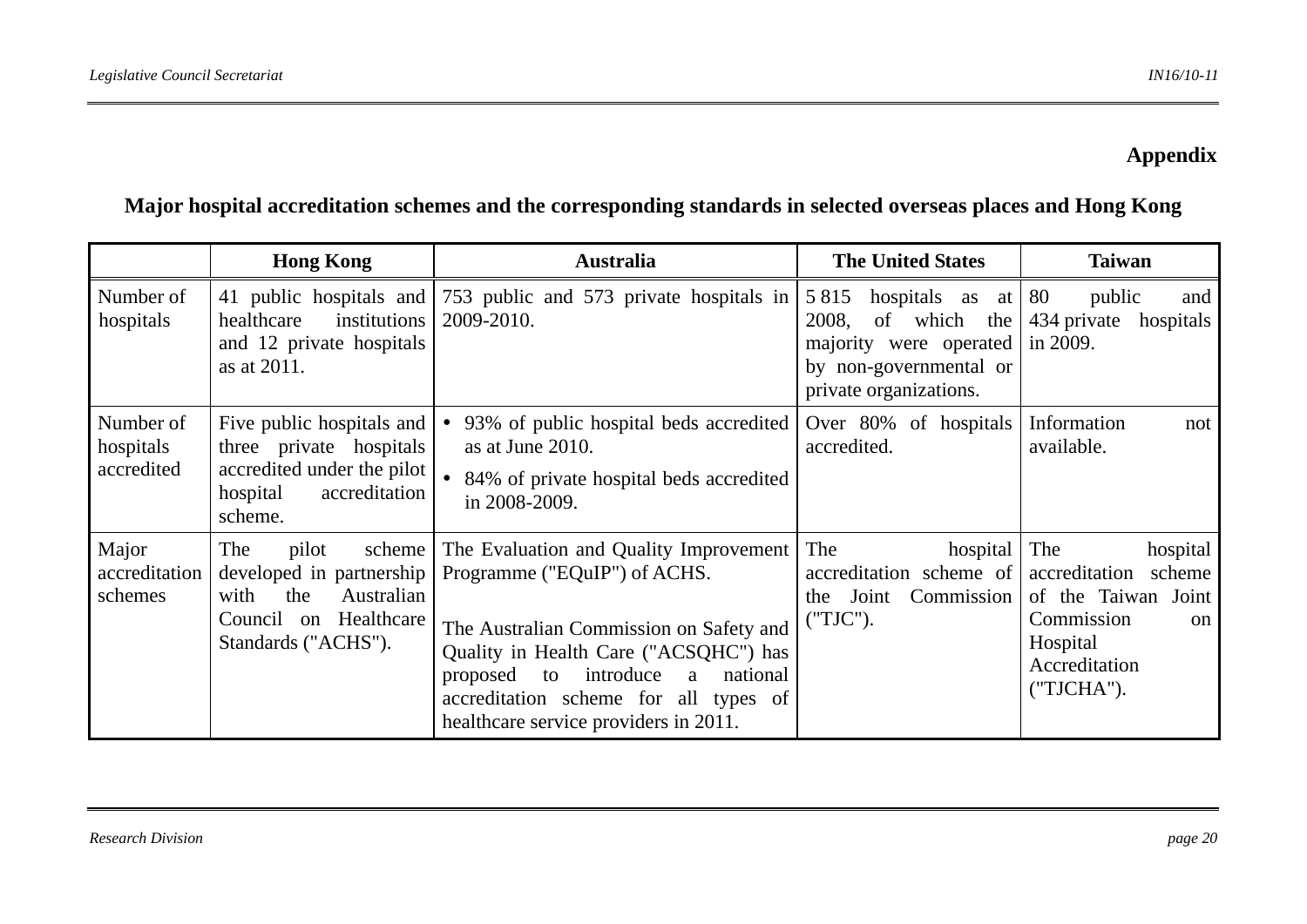### **Appendix (cont'd)**

## **Major hospital accreditation schemes and the corresponding standards in selected overseas places and Hong Kong**

|                                                                                              | <b>Hong Kong</b>                                                                                                                                                                                                                                                                                                                                                                                                                                                                   | <b>Australia</b>                                                                                                                                                                                                                                                                                                                                                                                                                                                                                                                                                                                                                                                                                                                                      | <b>The United States</b>                                                                                                                                                                                                                                                                                                                                                                                                                                                                                                                                                         | <b>Taiwan</b>                                                                                                                                                                                                                                                                                                                                                                                                                                                                                                                                                                                                                                                                                                                                                                                         |
|----------------------------------------------------------------------------------------------|------------------------------------------------------------------------------------------------------------------------------------------------------------------------------------------------------------------------------------------------------------------------------------------------------------------------------------------------------------------------------------------------------------------------------------------------------------------------------------|-------------------------------------------------------------------------------------------------------------------------------------------------------------------------------------------------------------------------------------------------------------------------------------------------------------------------------------------------------------------------------------------------------------------------------------------------------------------------------------------------------------------------------------------------------------------------------------------------------------------------------------------------------------------------------------------------------------------------------------------------------|----------------------------------------------------------------------------------------------------------------------------------------------------------------------------------------------------------------------------------------------------------------------------------------------------------------------------------------------------------------------------------------------------------------------------------------------------------------------------------------------------------------------------------------------------------------------------------|-------------------------------------------------------------------------------------------------------------------------------------------------------------------------------------------------------------------------------------------------------------------------------------------------------------------------------------------------------------------------------------------------------------------------------------------------------------------------------------------------------------------------------------------------------------------------------------------------------------------------------------------------------------------------------------------------------------------------------------------------------------------------------------------------------|
| Standards or<br>performance<br>areas<br>assessed in<br>the major<br>accreditation<br>schemes | The<br>standards<br>13<br>adopted in the pilot<br>scheme in Hong Kong<br>are:<br>continuity of care;<br>$\bullet$<br>$\bullet$<br>access:<br>appropriateness;<br>effectiveness:<br>safety;<br>consumer focus;<br>quality<br>improvement<br>and<br>risk management;<br>human<br>$\bullet$<br>resources<br>management;<br>information<br>management;<br>population health;<br>research;<br>leadership<br>and<br>management; and<br>safe practice<br>and<br>$\bullet$<br>environment. | The 13 EQuIP Standards of ACHS are<br>the same as the standards adopted in<br>the pilot scheme in Hong Kong.<br>The 10 national safety and quality<br>health service standards proposed by<br>ACSQHC for the national accreditation<br>scheme are:<br>governance for safety and quality in<br>health service organizations;<br>for<br>partnering<br>consumer<br>engagement;<br>healthcare associated infections;<br>medication safety;<br>patient identification and procedure<br>matching;<br>clinical handover;<br>blood and blood product safety;<br>prevention and<br>management<br>of<br>pressure ulcers;<br>recognizing and<br>responding to<br>clinical deterioration in acute health<br>care; and<br>preventing falls and harm from<br>falls. | The 17 performance areas assessed<br>in the TJC accreditation scheme<br>are:<br>environment of care;<br>emergency management;<br>human resources;<br>infection<br>prevention<br>and<br>control:<br>information management;<br>leadership;<br>life safety;<br>medication management;<br>medical staff;<br>national patient safety goals;<br>nursing;<br>performance improvement;<br>provision of care, treatment and<br>services;<br>record of care, treatment and<br>services;<br>rights and responsibilities of the<br>individual;<br>transplant safety; and<br>waived testing. | The 17 performance areas assessed in<br>the TJCHA accreditation scheme are:<br>• operation strategy;<br>staff management<br>and<br>support<br>system;<br>human resources management;<br>staff education and training;<br>management of patient records,<br>information and communication;<br>safe environment and facilities;<br>patient-oriented<br>services<br>and<br>management;<br>crisis and emergency management;<br>responsibilities to patients<br>and<br>family members;<br>quality management;<br>provision of care and treatment;<br>provision of specialist care;<br>medication safety;<br>anaesthesia and surgery;<br>infection control;<br>operations related to medical tests,<br>pathology and radiology; and<br>preparation for<br>discharge<br>and<br>provision of continuous care. |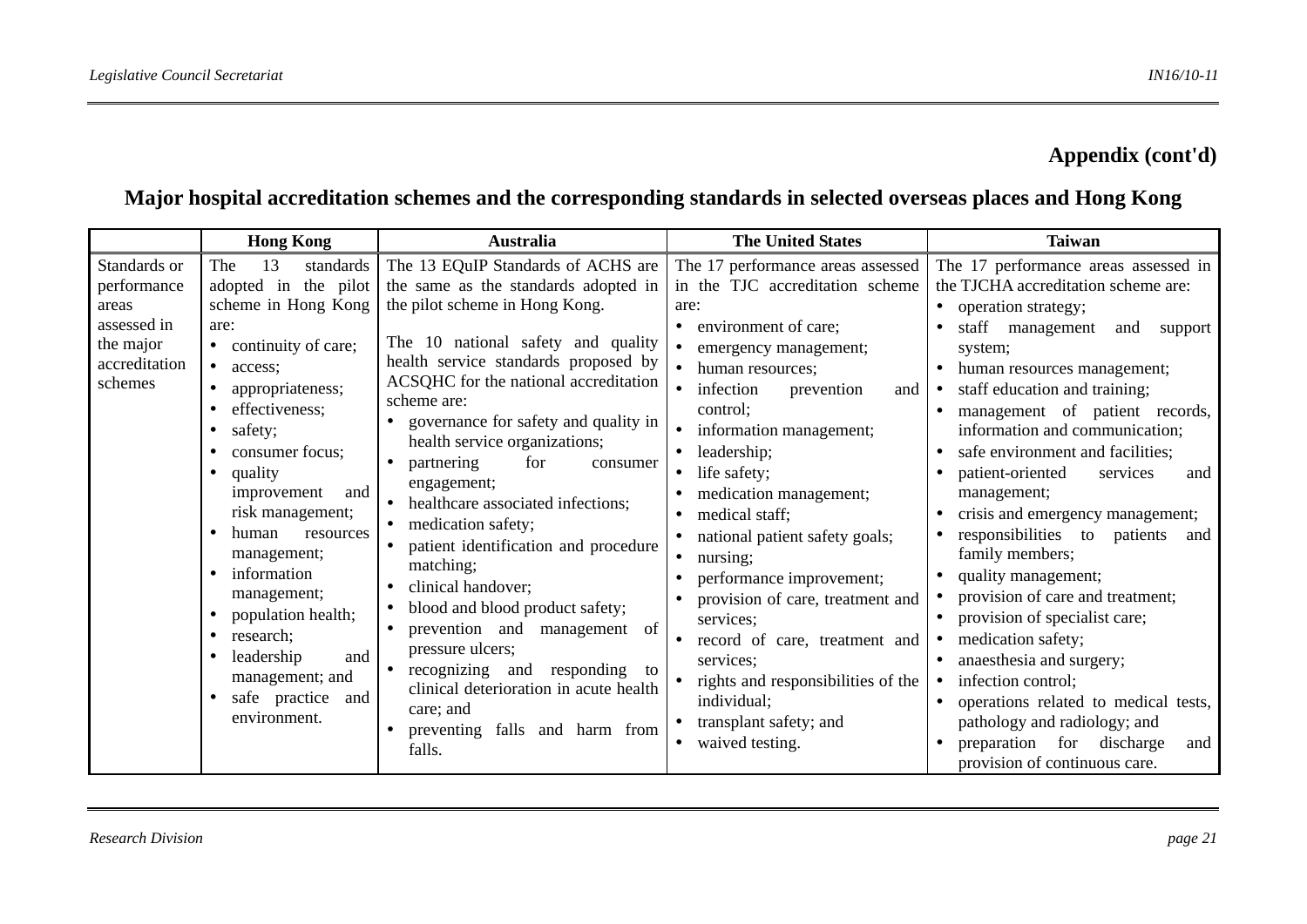#### **References**

#### Hong Kong

- 1. Food and Health Bureau and Hospital Authority. (2011) *Progress of Hospital Accreditation in Public Hospitals.* Paper submitted to the Panel on Health Services of the Legislative Council for information on 11 April 2011. LC Paper No. CB(2)1441/10-11(05).
- 2. *Hospital Accreditation.* (2011) Available from: http://www3.ha.org.hk/hosp\_accred/ [Accessed June 2011].
- 3. Legislative Council Secretariat. (2011) *Background brief on Pilot Scheme of Hospital Accreditation.* Paper submitted to the Panel on Health Services of the Legislative Council for the meeting on 9 May 2011. LC Paper No. CB(2)1441/10-11(06).
- 4. *Minutes of Meeting of the Panel on Health Services of the Legislative Council.* (2011) 9 May. LC Paper No. CB(2)1990/10-11.

#### Australia

- 5. Australian Commission on Safety and Quality in Health Care. (2008) *Proposals on an Alternative Model for Safety and Quality Accreditation and Matters Relating to Costs and Duplication of Accreditation Processes.* Available from: http://www.safetyandquality.gov.au/internet/safety/publishing.nsf/Co ntent/9100ABF42AAC2E80CA257753001EBB7C/\$File/12567-Alt Model-AccredProcesses-Feb2008.pdf [Accessed June 2011].
- 6. Australian Commission on Safety and Quality in Health Care. (2010a) *Consultation Paper on the Draft National Safety and Quality Health Service Standards*. Available from: http://www.safetyandquality.gov.au/internet/safety/publishing.nsf/Co ntent/CA1C4B7F4C5B5547CA257793000528D5/\$File/39220-Stand ardsConsultation.pdf [Accessed June 2011].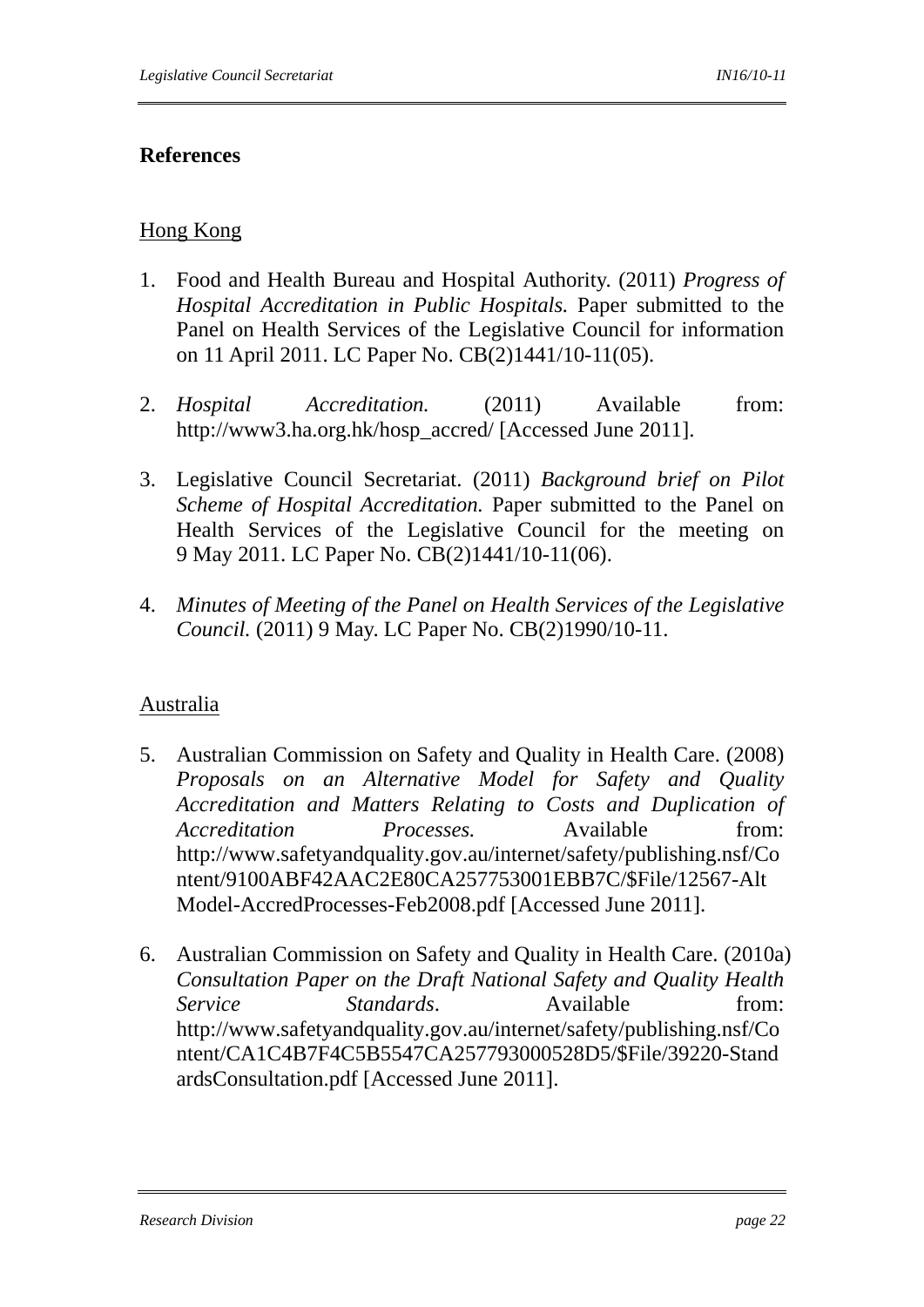- 7. Australian Commission on Safety and Quality in Health Care. (2010b) *National Safety and Quality Health Service Standards and their use in a Model National Accreditation Scheme: Decision Regulatory Impact Statement*. Available from: http://www.health.gov.au/internet/safety/publishing.nsf/Content/8622 22652D5C4A2BCA2577ED001671A1/\$File/42141-RegulatoryImpa ctStatement.pdf [Accessed June 2011].
- 8. *Australian Commission on Safety and Quality in Health Care.* (2011) Available from:  $\blacksquare$ http://www.health.gov.au/internet/safety/publishing.nsf/Content/hom e [Accessed June 2011].
- 9. Australian Council on Healthcare Standards. (2006) *The ACHS EQuIP 4 Guide – Part 1: Accreditation, standards, guidelines.* Available from: http://www.achs.org.au/EQUIP4/ [Accessed June 2011].
- 10. Australian Council on Healthcare Standards. (2009) *The Australian Council on Healthcare Standards National Report on Health Services Accreditation Performance 2007-2008.* Available from: http://www.achs.org.au/NAR/ [Accessed June 2011].
- 11. *Australian Council on Healthcare Standards.* (2011) Available from: http://www.achs.org.au/Home/ [Accessed June 2011].
- 12. Australian Institute of Health and Welfare. (2011) *Australia's hospitals 2009-10 at a glance.* Available from: http://www.aihw.gov.au/publication-detail/?id=10737418683&tab=2 [Accessed June 2011].

#### The United States

- 13. *Centers for Medicare & Medicaid Services.* (2011) Available from: http://www.cms.gov/ [Accessed June 2011].
- 14. *Det Norske Veritas Healthcare Inc.* (2011) Available from: http://dnvaccreditation.com/pr/dnv/default.aspx [Accessed June 2011].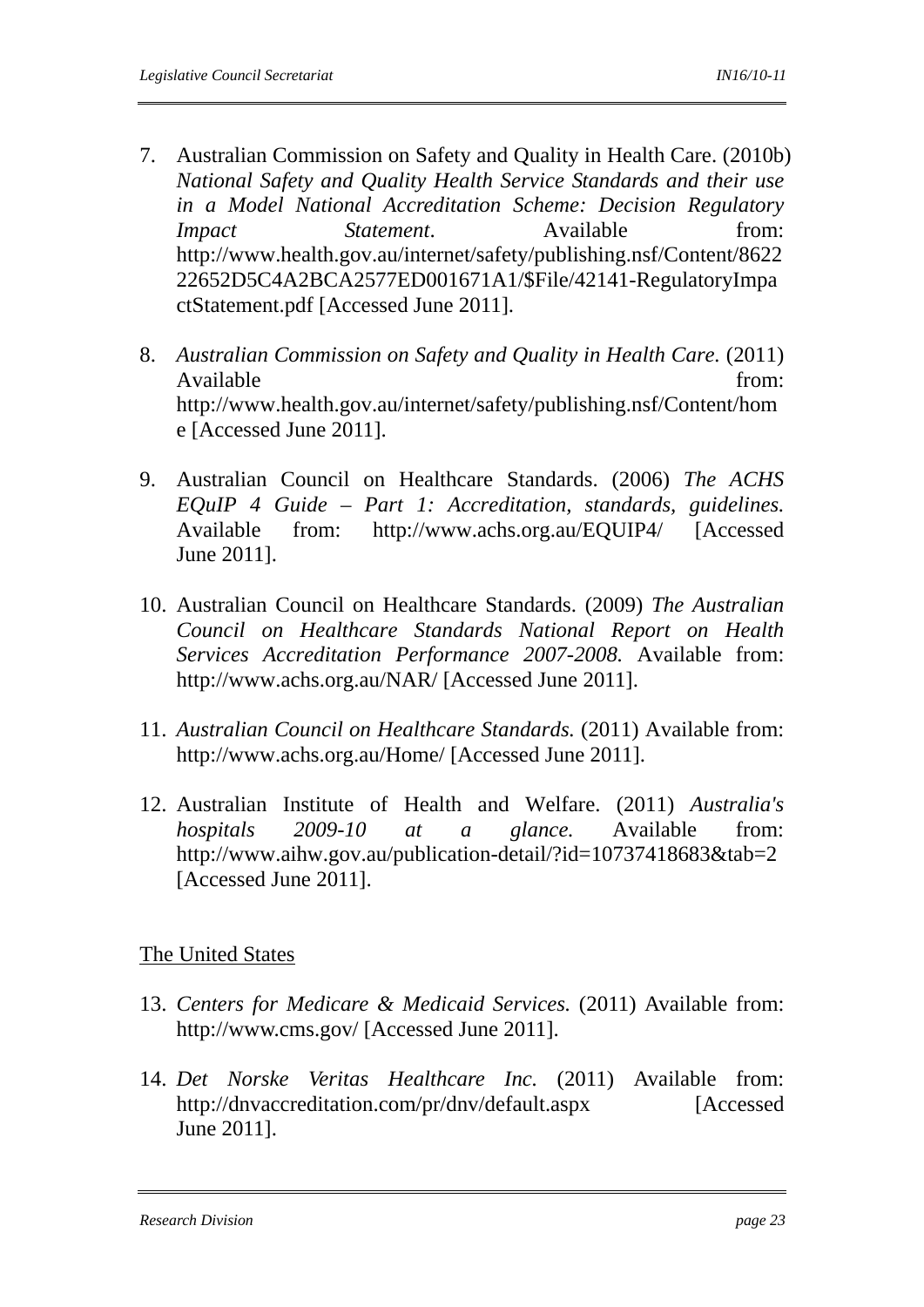- 15. *Healthcare Facilities Accreditation Program.* (2011) Available from: http://www.hfap.org/ [Accessed June 2011].
- 16. The Joint Commission. (2010a) *Accreditation process overview*. Available from: http://www.jointcommission.org/assets/1/6/Accreditation%20Process %20Overview%2012%20091.PDF [Accessed June 2011].
- 17. The Joint Commission. (2010b) *Accreditation Program: Hospital National Patient Safety Goals Effective January 1, 2011.* Available from: http://www.jointcommission.org/assets/1/6/2011\_NPSGs\_HAP. pdf [Accessed June 2011].
- 18. The Joint Commission. (2010c) *Facts about Joint Commission accreditation standards.* Available from: http://www.jointcommission.org/assets/1/18/Standards.pdf [Accessed June 2011].
- 19. The Joint Commission. (2011a) *Facts about federal deemed status and state recognition.* Available from: http://www.jointcommission.org/assets/1/18/Federal\_Deemed\_Status \_1\_25\_11.pdf [Accessed June 2011].
- 20. The Joint Commission. (2011b) *Facts about hospital accreditation*. Available from:  $\blacksquare$ http://www.jointcommission.org/assets/1/18/Hospital\_Accreditation\_ 1\_31\_11.pdf [Accessed June 2011].
- 21. The Joint Commission. (2011c) *Facts about the Joint Commission.*  Available from:  $\blacksquare$ http://www.jointcommission.org/assets/1/18/The%20Joint%20Comm ission%203%207%20111.PDF [Accessed June 2011].
- 22. *The Joint Commission.* (2011) Available from: http://www.jointcommission.org/about\_us/about\_the\_joint\_commissi on main.aspx [Accessed June 2011].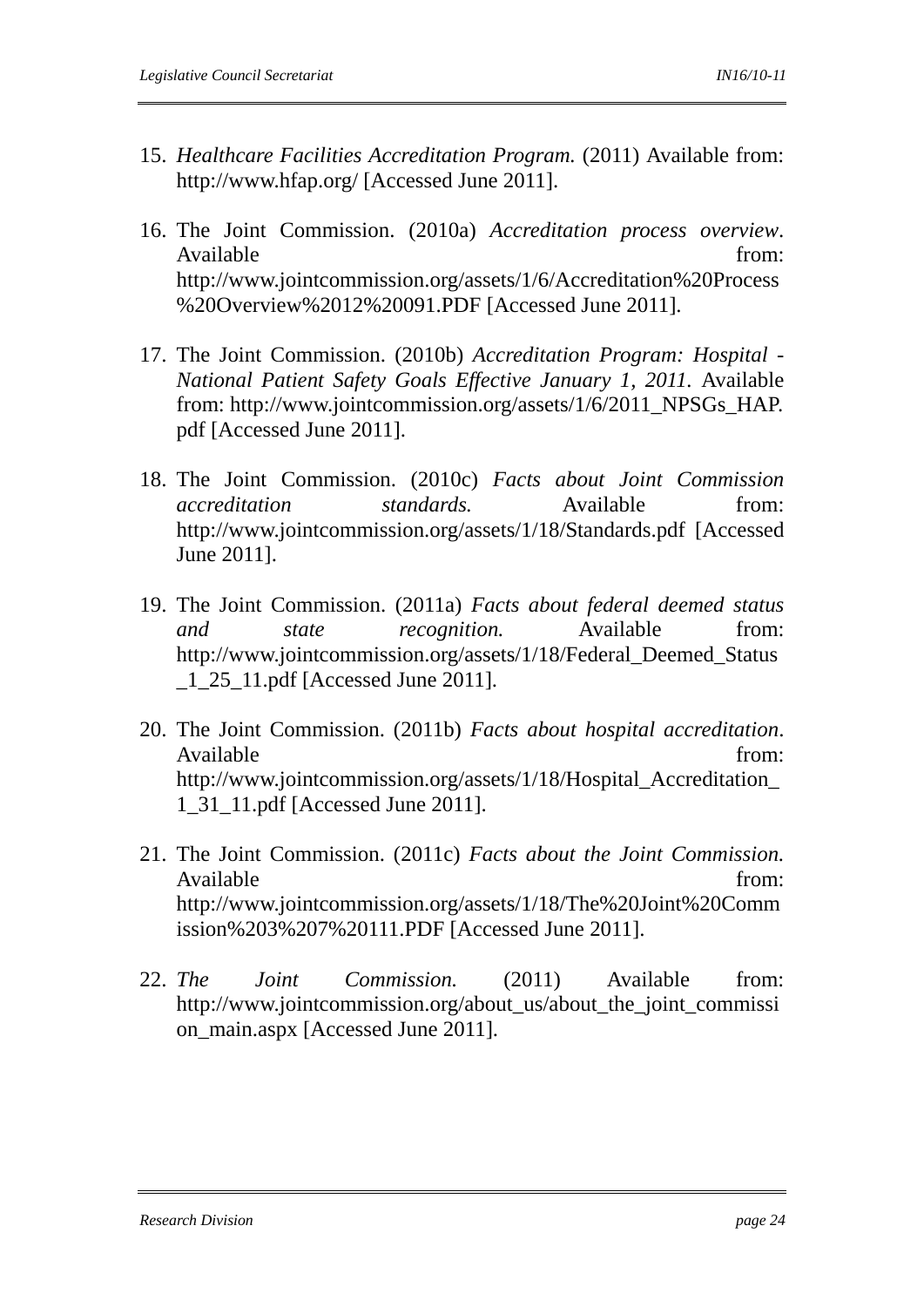- 23. The Joint Commission on Accreditation of Healthcare Organizations. (2007) *Comprehensive Accreditation Manual for Hospitals: The Official Handbook.* Available from: http://is.downstate.edu/is/jcaho/camh06/2006%20jcaho%20manual.p df [Accessed June 2011].
- 24. The Joint Commission on Accreditation of Healthcare Organizations. (2009) *Accreditation Program: Hospital.* Available from: http://www.canainc.org/compendium/pdfs/D%201.%20JC%20 Standards%202010.pdf [Accessed June 2011].
- 25. U.S. Census Bureau. (2011) *Statistical Abstract of the United States 2011: Table 168. Hospitals – Summary Characteristics 1990 to 2008.* Available from: http://www.census.gov/compendia/statab/2011/tables/11s0168.pdf [Accessed June 2011].

#### Taiwan

- 26. Hong, C.Y. (2010) *Hospital Accreditation in Taiwan: Implication in Patient Safety*. Available from: http://www.clahrc-northwestlondon.nihr.ac.uk/inc/files/documents/su mmer-cld-2010/hospital\_accediation\_in\_taiwan\_implication\_in\_patie nt\_safety\_hong.pdf [Accessed June 2011].
- 27. Taiwan Joint Commission on Hospital Accreditation. (2007a) *Introduction of Taiwan Joint Commission on Hospital Accreditation.* Available from: http://www.ptph.gov.tw/timtc/Download/Health%20Care%20Manage ment%20%E5%81%A5%E5%BA%B7%E7%85%A7%E8%AD%B7 %E7%AE%A1%E7%90%86%E8%AA%B2%E7%A8%8B%E8%A C%9B%E7%BE%A9/20071024%E9%86%AB%E7%AD%96%E6% 9C%83-IntroductionTJCHA-07.pdf [Accessed June 2011].